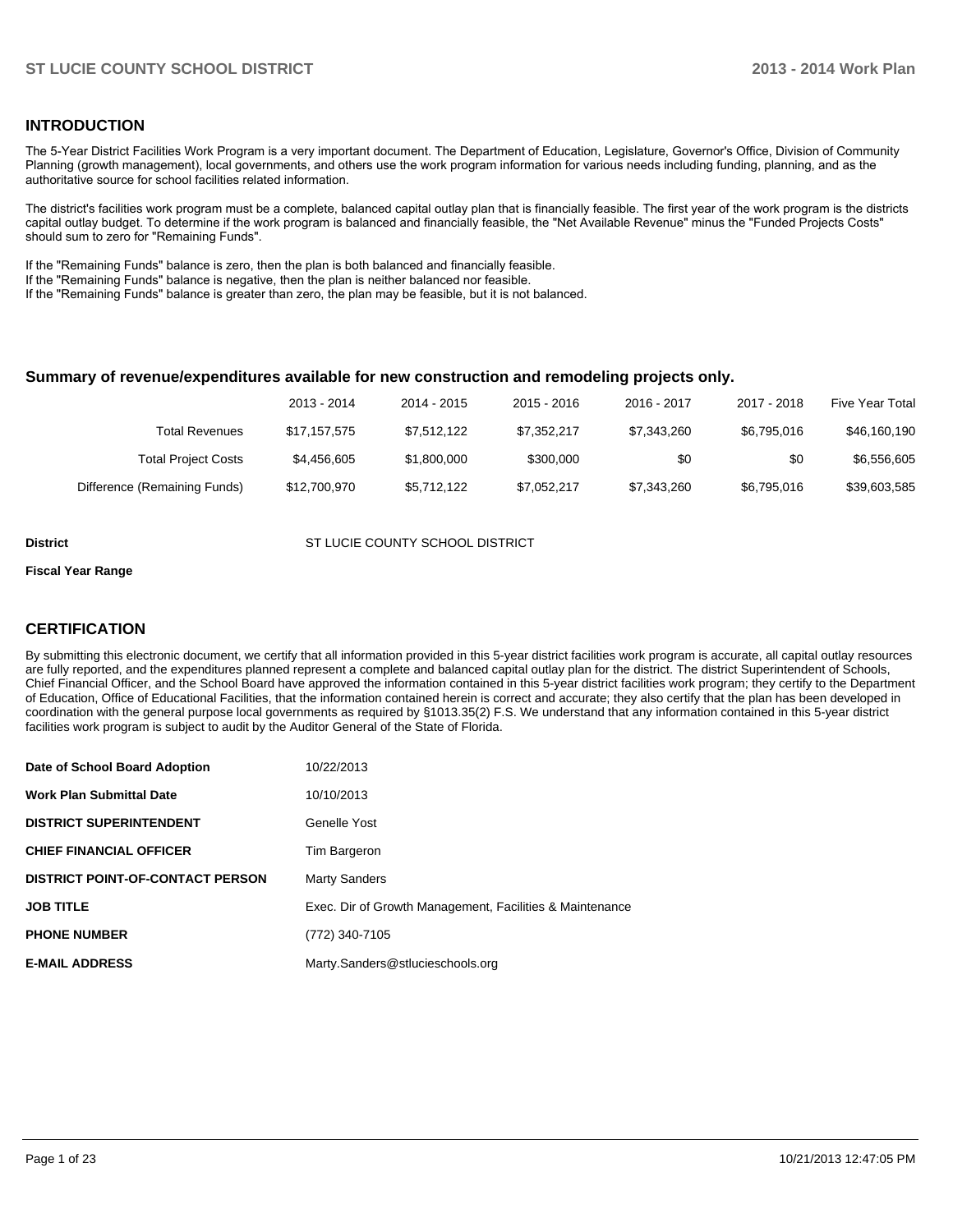# **Expenditures**

### **Expenditure for Maintenance, Repair and Renovation from 1.50-Mills and PECO**

Annually, prior to the adoption of the district school budget, each school board must prepare a tentative district facilities work program that includes a schedule of major repair and renovation projects necessary to maintain the educational and ancillary facilities of the district.

|                | Item                                                                                                                                                                                                                                                                                                                                                                                                                                                                                                                                                                                                                                                                                                                                                                                                                                                                                                                                                                                                                                                                                                                                                                                                                                                                                                                                                | $2013 - 2014$<br><b>Actual Budget</b> | $2014 - 2015$<br>Projected | 2015 - 2016<br>Projected | 2016 - 2017<br>Projected | 2017 - 2018<br>Projected | <b>Total</b> |
|----------------|-----------------------------------------------------------------------------------------------------------------------------------------------------------------------------------------------------------------------------------------------------------------------------------------------------------------------------------------------------------------------------------------------------------------------------------------------------------------------------------------------------------------------------------------------------------------------------------------------------------------------------------------------------------------------------------------------------------------------------------------------------------------------------------------------------------------------------------------------------------------------------------------------------------------------------------------------------------------------------------------------------------------------------------------------------------------------------------------------------------------------------------------------------------------------------------------------------------------------------------------------------------------------------------------------------------------------------------------------------|---------------------------------------|----------------------------|--------------------------|--------------------------|--------------------------|--------------|
| <b>HVAC</b>    |                                                                                                                                                                                                                                                                                                                                                                                                                                                                                                                                                                                                                                                                                                                                                                                                                                                                                                                                                                                                                                                                                                                                                                                                                                                                                                                                                     | \$1.295.536                           | \$1.295.536                | \$1.295.536              | \$1.295.536              | \$1,295,536              | \$6,477,680  |
| Locations:     | AGRITECH FARM, Allapattah Flats K-8 School, BAYSHORE ELEMENTARY, CHESTER A MOORE ELEMENTARY SCHOOL, DALE<br>CASSENS EDUCATIONAL COMPLEX, DAN MCCARTY SCHOOL, DELAWARE AVENUE SCHOOL, DISTRICT ADMINISTRATIVE<br>COMPLEX, FAIRLAWN ELEMENTARY, FLORESTA ELEMENTARY, FOREST GROVE MIDDLE, FORT PIERCE CENTRAL HIGH SCHOOL,<br>FORT PIERCE CENTRAL SENIOR HIGH, FORT PIERCE MAGNET SCHOOL OF THE ARTS, FORT PIERCE WESTWOOD SENIOR HIGH,<br>FRANCES K SWEET ELEMENTARY, GARDEN CITY EARLY LEARNING ACADEMY, LAKEWOOD PARK ELEMENTARY, LAWNWOOD<br>ELEMENTARY, LINCOLN PARK ACADEMY, MANATEE ACADEMY K-8, MARIPOSA ELEMENTARY, MEANS COURT ADMINISTRATIVE<br>CENTER, MORNINGSIDE ELEMENTARY, NORTH TRANSPORTATION COMPLEX, NORTHPORT K-8 SCHOOL, OAK HAMMOCK K-8<br>SCHOOL, PARKWAY ELEMENTARY, PORT SAINT LUCIE ELEMENTARY, PORT SAINT LUCIE SENIOR HIGH, PRESTON COURT ANNEX,<br>RIVERS EDGE ELEMENTARY, SAINT LUCIE ELEMENTARY, SAINT LUCIE WEST CENTENNIAL SENIOR HIGH, SAINT LUCIE WEST K-8<br>SCHOOL, SAMUEL S. GAINES ACADEMY, SAVANNA RIDGE ELEMENTARY, SOUTH TRANSPORTATION & MAINTENANCE COMPLEX,<br>SOUTHERN OAKS MIDDLE, SOUTHPORT MIDDLE, SUNRISE ALTERNATIVE, TREASURE COAST HIGH SCHOOL, VILLAGE GREEN<br>ENVIRONMENTAL STUDIES, WEATHERBEE ELEMENTARY, WEST GATE K-8 SCHOOL, WHITE CITY ELEMENTARY, WINDMILL POINT<br><b>ELEMENTARY</b> |                                       |                            |                          |                          |                          |              |
| Flooring       |                                                                                                                                                                                                                                                                                                                                                                                                                                                                                                                                                                                                                                                                                                                                                                                                                                                                                                                                                                                                                                                                                                                                                                                                                                                                                                                                                     | \$59,573                              | \$59,573                   | \$59,573                 | \$59,573                 | \$59,573                 | \$297,865    |
| Locations:     | AGRITECH FARM, Allapattah Flats K-8 School, BAYSHORE ELEMENTARY, CHESTER A MOORE ELEMENTARY SCHOOL, DALE<br>CASSENS EDUCATIONAL COMPLEX, DAN MCCARTY SCHOOL, DELAWARE AVENUE SCHOOL, DISTRICT ADMINISTRATIVE<br>COMPLEX, FAIRLAWN ELEMENTARY, FLORESTA ELEMENTARY, FOREST GROVE MIDDLE, FORT PIERCE CENTRAL HIGH SCHOOL,<br>FORT PIERCE CENTRAL SENIOR HIGH, FORT PIERCE MAGNET SCHOOL OF THE ARTS, FORT PIERCE WESTWOOD SENIOR HIGH,<br>FRANCES K SWEET ELEMENTARY, GARDEN CITY EARLY LEARNING ACADEMY, LAKEWOOD PARK ELEMENTARY, LAWNWOOD<br>ELEMENTARY, LINCOLN PARK ACADEMY, MANATEE ACADEMY K-8, MARIPOSA ELEMENTARY, MEANS COURT ADMINISTRATIVE<br>CENTER, MORNINGSIDE ELEMENTARY, NORTH TRANSPORTATION COMPLEX, NORTHPORT K-8 SCHOOL, OAK HAMMOCK K-8<br>SCHOOL, PARKWAY ELEMENTARY, PORT SAINT LUCIE ELEMENTARY, PORT SAINT LUCIE SENIOR HIGH, PRESTON COURT ANNEX,<br>RIVERS EDGE ELEMENTARY, SAINT LUCIE ELEMENTARY, SAINT LUCIE WEST CENTENNIAL SENIOR HIGH, SAINT LUCIE WEST K-8<br>SCHOOL, SAMUEL S. GAINES ACADEMY, SAVANNA RIDGE ELEMENTARY, SOUTH TRANSPORTATION & MAINTENANCE COMPLEX,<br>SOUTHERN OAKS MIDDLE, SOUTHPORT MIDDLE, SUNRISE ALTERNATIVE, TREASURE COAST HIGH SCHOOL, VILLAGE GREEN<br>ENVIRONMENTAL STUDIES, WEATHERBEE ELEMENTARY, WEST GATE K-8 SCHOOL, WHITE CITY ELEMENTARY, WINDMILL POINT<br><b>ELEMENTARY</b> |                                       |                            |                          |                          |                          |              |
| Roofing        |                                                                                                                                                                                                                                                                                                                                                                                                                                                                                                                                                                                                                                                                                                                                                                                                                                                                                                                                                                                                                                                                                                                                                                                                                                                                                                                                                     | \$60,758                              | \$60,758                   | \$60,758                 | \$60,758                 | \$60,558                 | \$303,590    |
| Locations:     | AGRITECH FARM, Allapattah Flats K-8 School, BAYSHORE ELEMENTARY, CHESTER A MOORE ELEMENTARY SCHOOL, DALE<br>CASSENS EDUCATIONAL COMPLEX, DAN MCCARTY SCHOOL, DELAWARE AVENUE SCHOOL, DISTRICT ADMINISTRATIVE<br>COMPLEX, FAIRLAWN ELEMENTARY, FLORESTA ELEMENTARY, FOREST GROVE MIDDLE, FORT PIERCE CENTRAL HIGH SCHOOL,<br>FORT PIERCE CENTRAL SENIOR HIGH. FORT PIERCE MAGNET SCHOOL OF THE ARTS. FORT PIERCE WESTWOOD SENIOR HIGH.<br>FRANCES K SWEET ELEMENTARY, GARDEN CITY EARLY LEARNING ACADEMY, LAKEWOOD PARK ELEMENTARY, LAWNWOOD<br>ELEMENTARY, LINCOLN PARK ACADEMY, MANATEE ACADEMY K-8, MARIPOSA ELEMENTARY, MEANS COURT ADMINISTRATIVE<br>CENTER, MORNINGSIDE ELEMENTARY, NORTH TRANSPORTATION COMPLEX, NORTHPORT K-8 SCHOOL, OAK HAMMOCK K-8<br>SCHOOL, PARKWAY ELEMENTARY, PORT SAINT LUCIE ELEMENTARY, PORT SAINT LUCIE SENIOR HIGH, PRESTON COURT ANNEX,<br>RIVERS EDGE ELEMENTARY, SAINT LUCIE ELEMENTARY, SAINT LUCIE WEST CENTENNIAL SENIOR HIGH, SAINT LUCIE WEST K-8<br>SCHOOL, SAMUEL S. GAINES ACADEMY, SAVANNA RIDGE ELEMENTARY, SOUTH TRANSPORTATION & MAINTENANCE COMPLEX,<br>SOUTHERN OAKS MIDDLE, SOUTHPORT MIDDLE, SUNRISE ALTERNATIVE, TREASURE COAST HIGH SCHOOL, VILLAGE GREEN<br>ENVIRONMENTAL STUDIES, WEATHERBEE ELEMENTARY, WEST GATE K-8 SCHOOL, WHITE CITY ELEMENTARY, WINDMILL POINT<br><b>ELEMENTARY</b> |                                       |                            |                          |                          |                          |              |
| Safety to Life |                                                                                                                                                                                                                                                                                                                                                                                                                                                                                                                                                                                                                                                                                                                                                                                                                                                                                                                                                                                                                                                                                                                                                                                                                                                                                                                                                     | \$356,423                             | \$356,423                  | \$356,423                | \$356,423                | \$356,423                | \$1,782,115  |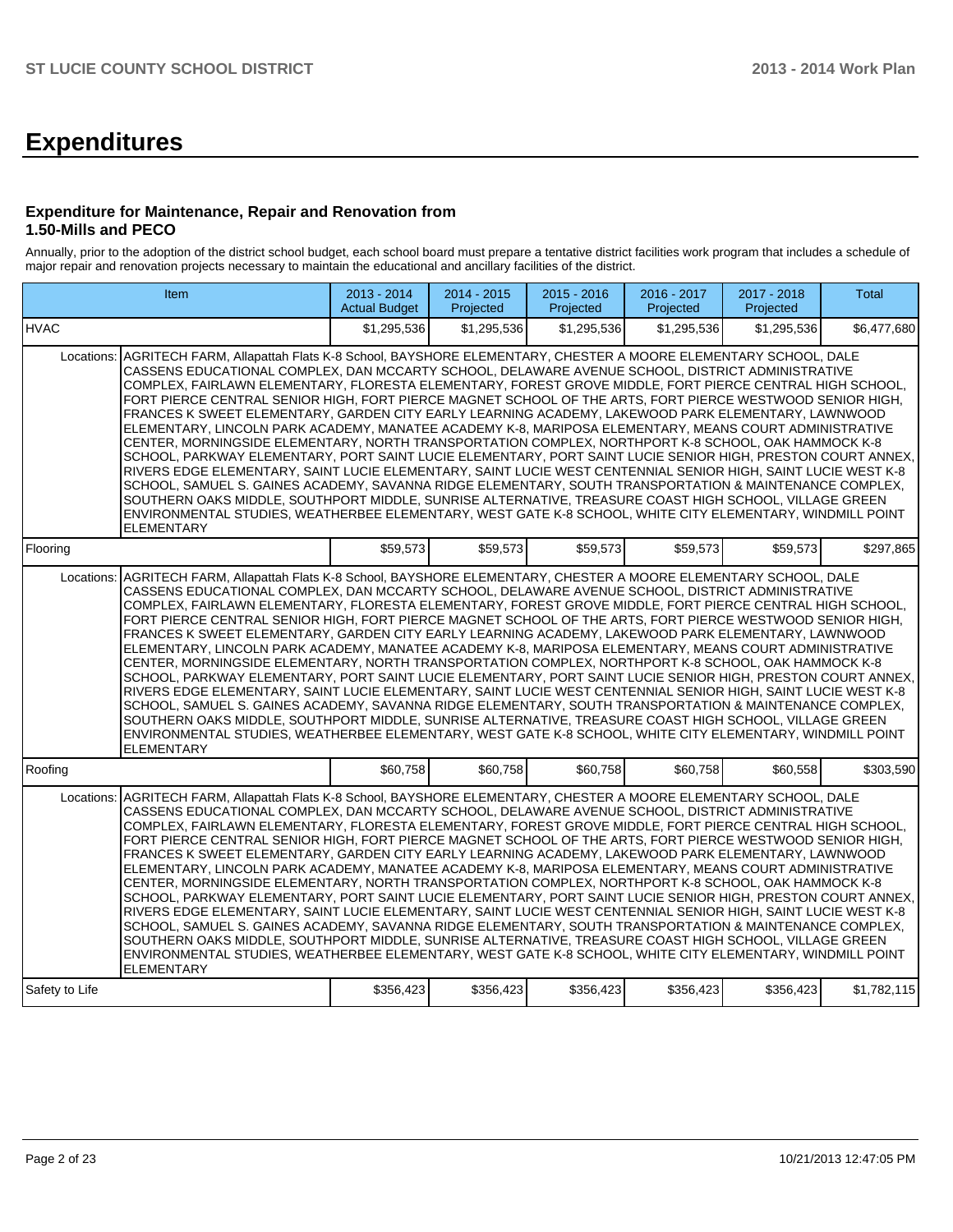| Locations: | AGRITECH FARM, Allapattah Flats K-8 School, BAYSHORE ELEMENTARY, CHESTER A MOORE ELEMENTARY SCHOOL, DALE<br>CASSENS EDUCATIONAL COMPLEX, DAN MCCARTY SCHOOL, DELAWARE AVENUE SCHOOL, DISTRICT ADMINISTRATIVE<br>COMPLEX, FAIRLAWN ELEMENTARY, FLORESTA ELEMENTARY, FOREST GROVE MIDDLE, FORT PIERCE CENTRAL HIGH SCHOOL,<br>FORT PIERCE CENTRAL SENIOR HIGH, FORT PIERCE MAGNET SCHOOL OF THE ARTS, FORT PIERCE WESTWOOD SENIOR HIGH,<br>FRANCES K SWEET ELEMENTARY, GARDEN CITY EARLY LEARNING ACADEMY, LAKEWOOD PARK ELEMENTARY, LAWNWOOD<br>ELEMENTARY, LINCOLN PARK ACADEMY, MANATEE ACADEMY K-8, MARIPOSA ELEMENTARY, MEANS COURT ADMINISTRATIVE<br>CENTER, MORNINGSIDE ELEMENTARY, NORTH TRANSPORTATION COMPLEX, NORTHPORT K-8 SCHOOL, OAK HAMMOCK K-8<br>SCHOOL, PARKWAY ELEMENTARY, PORT SAINT LUCIE ELEMENTARY, PORT SAINT LUCIE SENIOR HIGH, PRESTON COURT ANNEX,<br>RIVERS EDGE ELEMENTARY, SAINT LUCIE ELEMENTARY, SAINT LUCIE WEST CENTENNIAL SENIOR HIGH, SAINT LUCIE WEST K-8<br>SCHOOL, SAMUEL S. GAINES ACADEMY, SAVANNA RIDGE ELEMENTARY, SOUTH TRANSPORTATION & MAINTENANCE COMPLEX,<br>SOUTHERN OAKS MIDDLE, SOUTHPORT MIDDLE, SUNRISE ALTERNATIVE, TREASURE COAST HIGH SCHOOL, VILLAGE GREEN<br>ENVIRONMENTAL STUDIES, WEATHERBEE ELEMENTARY, WEST GATE K-8 SCHOOL, WHITE CITY ELEMENTARY, WINDMILL POINT<br><b>ELEMENTARY</b>              |           |           |           |           |           |             |
|------------|------------------------------------------------------------------------------------------------------------------------------------------------------------------------------------------------------------------------------------------------------------------------------------------------------------------------------------------------------------------------------------------------------------------------------------------------------------------------------------------------------------------------------------------------------------------------------------------------------------------------------------------------------------------------------------------------------------------------------------------------------------------------------------------------------------------------------------------------------------------------------------------------------------------------------------------------------------------------------------------------------------------------------------------------------------------------------------------------------------------------------------------------------------------------------------------------------------------------------------------------------------------------------------------------------------------------------------------------------------------|-----------|-----------|-----------|-----------|-----------|-------------|
| Fencing    |                                                                                                                                                                                                                                                                                                                                                                                                                                                                                                                                                                                                                                                                                                                                                                                                                                                                                                                                                                                                                                                                                                                                                                                                                                                                                                                                                                  | \$4,110   | \$4,110   | \$4,110   | \$4,110   | \$4,110   | \$20,550    |
| Locations: | AGRITECH FARM, Allapattah Flats K-8 School, BAYSHORE ELEMENTARY, CHESTER A MOORE ELEMENTARY SCHOOL, DALE<br>CASSENS EDUCATIONAL COMPLEX, DAN MCCARTY SCHOOL, DELAWARE AVENUE SCHOOL, DISTRICT ADMINISTRATIVE<br>COMPLEX, FAIRLAWN ELEMENTARY, FLORESTA ELEMENTARY, FOREST GROVE MIDDLE, FORT PIERCE CENTRAL HIGH SCHOOL,<br>FORT PIERCE CENTRAL SENIOR HIGH, FORT PIERCE MAGNET SCHOOL OF THE ARTS, FORT PIERCE WESTWOOD SENIOR HIGH,<br>FRANCES K SWEET ELEMENTARY, GARDEN CITY EARLY LEARNING ACADEMY, LAKEWOOD PARK ELEMENTARY, LAWNWOOD<br>ELEMENTARY, LINCOLN PARK ACADEMY, MANATEE ACADEMY K-8, MARIPOSA ELEMENTARY, MEANS COURT ADMINISTRATIVE<br>CENTER, MORNINGSIDE ELEMENTARY, NORTH TRANSPORTATION COMPLEX, NORTHPORT K-8 SCHOOL, OAK HAMMOCK K-8<br>SCHOOL, PARKWAY ELEMENTARY, PORT SAINT LUCIE ELEMENTARY, PORT SAINT LUCIE SENIOR HIGH, PRESTON COURT ANNEX,<br>RIVERS EDGE ELEMENTARY, SAINT LUCIE ELEMENTARY, SAINT LUCIE WEST CENTENNIAL SENIOR HIGH, SAINT LUCIE WEST K-8<br>SCHOOL, SAMUEL S. GAINES ACADEMY, SAVANNA RIDGE ELEMENTARY, SOUTH TRANSPORTATION & MAINTENANCE COMPLEX,<br>SOUTHERN OAKS MIDDLE, SOUTHPORT MIDDLE, SUNRISE ALTERNATIVE, TREASURE COAST HIGH SCHOOL, VILLAGE GREEN<br>ENVIRONMENTAL STUDIES, WEATHERBEE ELEMENTARY, WEST GATE K-8 SCHOOL, WHITE CITY ELEMENTARY, WINDMILL POINT<br><b>ELEMENTARY</b>              |           |           |           |           |           |             |
| Parking    |                                                                                                                                                                                                                                                                                                                                                                                                                                                                                                                                                                                                                                                                                                                                                                                                                                                                                                                                                                                                                                                                                                                                                                                                                                                                                                                                                                  | \$152,886 | \$152,886 | \$152,886 | \$152,886 | \$0       | \$611,544   |
| Locations: | AGRITECH FARM, Allapattah Flats K-8 School, BAYSHORE ELEMENTARY, CHESTER A MOORE ELEMENTARY SCHOOL, DALE<br>CASSENS EDUCATIONAL COMPLEX, DAN MCCARTY SCHOOL, DELAWARE AVENUE SCHOOL, DISTRICT ADMINISTRATIVE<br>COMPLEX, FAIRLAWN ELEMENTARY, FLORESTA ELEMENTARY, FOREST GROVE MIDDLE, FORT PIERCE CENTRAL HIGH SCHOOL,<br>FORT PIERCE CENTRAL SENIOR HIGH, FORT PIERCE MAGNET SCHOOL OF THE ARTS, FORT PIERCE WESTWOOD SENIOR HIGH,<br>FRANCES K SWEET ELEMENTARY, GARDEN CITY EARLY LEARNING ACADEMY, LAKEWOOD PARK ELEMENTARY, LAWNWOOD<br>ELEMENTARY, LINCOLN PARK ACADEMY, MANATEE ACADEMY K-8, MARIPOSA ELEMENTARY, MEANS COURT ADMINISTRATIVE<br>CENTER, MORNINGSIDE ELEMENTARY, NORTH TRANSPORTATION COMPLEX, NORTHPORT K-8 SCHOOL, OAK HAMMOCK K-8<br>SCHOOL, PARKWAY ELEMENTARY, PORT SAINT LUCIE ELEMENTARY, PORT SAINT LUCIE SENIOR HIGH, PRESTON COURT ANNEX,<br>RIVERS EDGE ELEMENTARY, SAINT LUCIE ELEMENTARY, SAINT LUCIE WEST CENTENNIAL SENIOR HIGH, SAINT LUCIE WEST K-8<br>SCHOOL, SAMUEL S. GAINES ACADEMY, SAVANNA RIDGE ELEMENTARY, SOUTH TRANSPORTATION & MAINTENANCE COMPLEX,<br>SOUTHERN OAKS MIDDLE, SOUTHPORT MIDDLE, SUNRISE ALTERNATIVE, TREASURE COAST HIGH SCHOOL, VILLAGE GREEN<br>ENVIRONMENTAL STUDIES, WEATHERBEE ELEMENTARY, WEST GATE K-8 SCHOOL, WHITE CITY ELEMENTARY, WINDMILL POINT<br><b>ELEMENTARY</b>              |           |           |           |           |           |             |
| Electrical |                                                                                                                                                                                                                                                                                                                                                                                                                                                                                                                                                                                                                                                                                                                                                                                                                                                                                                                                                                                                                                                                                                                                                                                                                                                                                                                                                                  | \$141,688 | \$150,000 | \$150,000 | \$150,000 | \$150,000 | \$741,688   |
|            | Locations:   AGRITECH FARM, Allapattah Flats K-8 School, BAYSHORE ELEMENTARY, CHESTER A MOORE ELEMENTARY SCHOOL, DALE<br>CASSENS EDUCATIONAL COMPLEX, DAN MCCARTY SCHOOL, DELAWARE AVENUE SCHOOL, DISTRICT ADMINISTRATIVE<br>COMPLEX, FAIRLAWN ELEMENTARY, FLORESTA ELEMENTARY, FOREST GROVE MIDDLE, FORT PIERCE CENTRAL HIGH SCHOOL,<br>FORT PIERCE CENTRAL SENIOR HIGH, FORT PIERCE MAGNET SCHOOL OF THE ARTS, FORT PIERCE WESTWOOD SENIOR HIGH,<br>FRANCES K SWEET ELEMENTARY, GARDEN CITY EARLY LEARNING ACADEMY, LAKEWOOD PARK ELEMENTARY, LAWNWOOD<br>ELEMENTARY, LINCOLN PARK ACADEMY, MANATEE ACADEMY K-8, MARIPOSA ELEMENTARY, MEANS COURT ADMINISTRATIVE<br>CENTER, MORNINGSIDE ELEMENTARY, NORTH TRANSPORTATION COMPLEX, NORTHPORT K-8 SCHOOL, OAK HAMMOCK K-8<br>SCHOOL, PARKWAY ELEMENTARY, PORT SAINT LUCIE ELEMENTARY, PORT SAINT LUCIE SENIOR HIGH, PRESTON COURT ANNEX,<br>RIVERS EDGE ELEMENTARY, SAINT LUCIE ELEMENTARY, SAINT LUCIE WEST CENTENNIAL SENIOR HIGH, SAINT LUCIE WEST K-8<br>SCHOOL, SAMUEL S. GAINES ACADEMY, SAVANNA RIDGE ELEMENTARY, SOUTH TRANSPORTATION & MAINTENANCE COMPLEX,<br>SOUTHERN OAKS MIDDLE, SOUTHPORT MIDDLE, SUNRISE ALTERNATIVE, TREASURE COAST HIGH SCHOOL, VILLAGE GREEN<br>ENVIRONMENTAL STUDIES, WEATHERBEE ELEMENTARY, WEST GATE K-8 SCHOOL, WHITE CITY ELEMENTARY, WINDMILL POINT<br><b>ELEMENTARY</b> |           |           |           |           |           |             |
| Fire Alarm |                                                                                                                                                                                                                                                                                                                                                                                                                                                                                                                                                                                                                                                                                                                                                                                                                                                                                                                                                                                                                                                                                                                                                                                                                                                                                                                                                                  | \$257,929 | \$257,929 | \$257,929 | \$257,929 | \$257,929 | \$1,289,645 |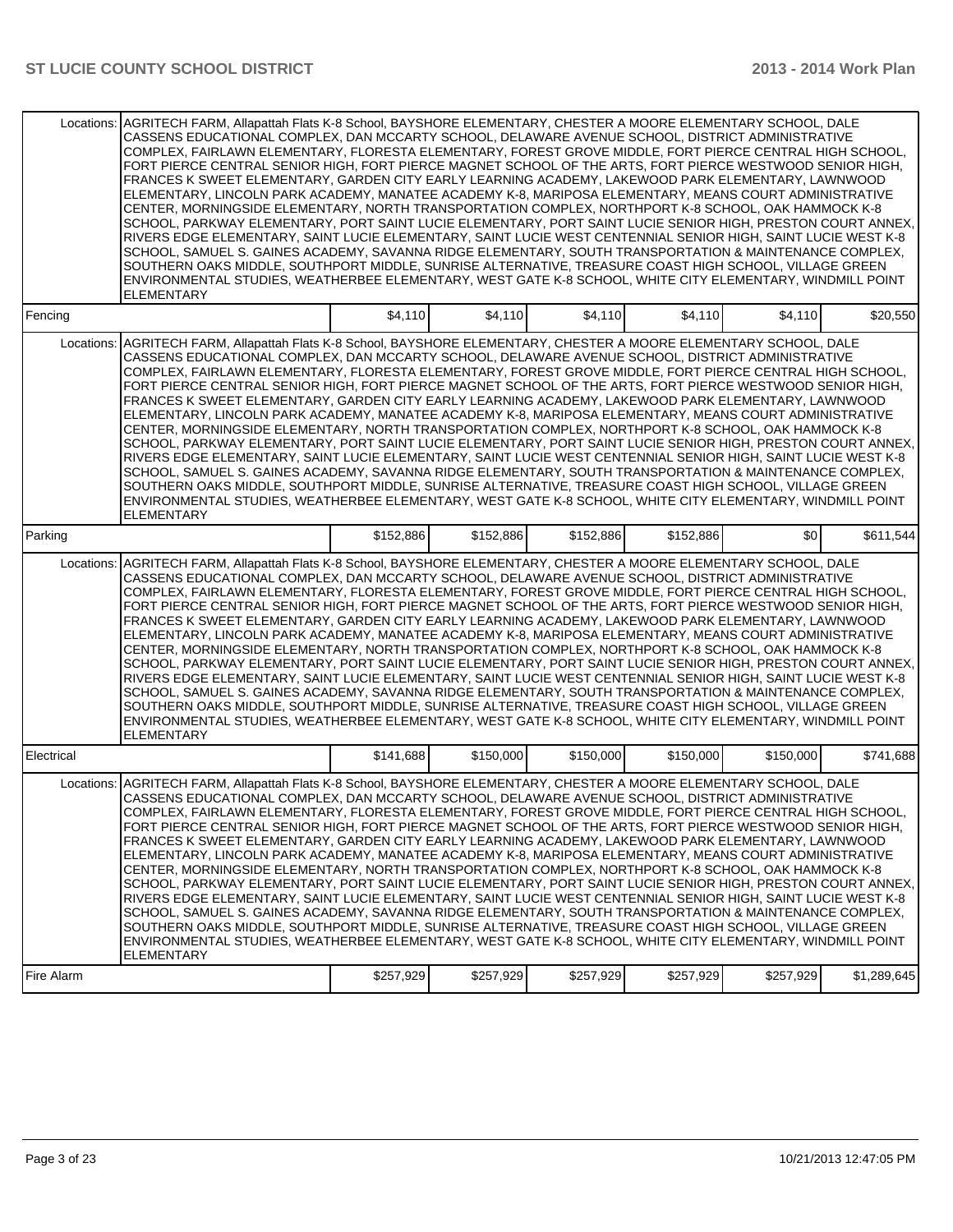| Locations:                       | AGRITECH FARM, Allapattah Flats K-8 School, BAYSHORE ELEMENTARY, CHESTER A MOORE ELEMENTARY SCHOOL, DALE<br>CASSENS EDUCATIONAL COMPLEX, DAN MCCARTY SCHOOL, DELAWARE AVENUE SCHOOL, DISTRICT ADMINISTRATIVE<br>COMPLEX, FAIRLAWN ELEMENTARY, FLORESTA ELEMENTARY, FOREST GROVE MIDDLE, FORT PIERCE CENTRAL HIGH SCHOOL,<br>FORT PIERCE CENTRAL SENIOR HIGH, FORT PIERCE MAGNET SCHOOL OF THE ARTS, FORT PIERCE WESTWOOD SENIOR HIGH,<br>FRANCES K SWEET ELEMENTARY, GARDEN CITY EARLY LEARNING ACADEMY, LAKEWOOD PARK ELEMENTARY, LAWNWOOD<br>ELEMENTARY, LINCOLN PARK ACADEMY, MANATEE ACADEMY K-8, MARIPOSA ELEMENTARY, MEANS COURT ADMINISTRATIVE<br>CENTER, MORNINGSIDE ELEMENTARY, NORTH TRANSPORTATION COMPLEX, NORTHPORT K-8 SCHOOL, OAK HAMMOCK K-8<br>SCHOOL. PARKWAY ELEMENTARY, PORT SAINT LUCIE ELEMENTARY, PORT SAINT LUCIE SENIOR HIGH, PRESTON COURT ANNEX.<br>RIVERS EDGE ELEMENTARY, SAINT LUCIE ELEMENTARY, SAINT LUCIE WEST CENTENNIAL SENIOR HIGH, SAINT LUCIE WEST K-8<br>SCHOOL, SAMUEL S. GAINES ACADEMY, SAVANNA RIDGE ELEMENTARY, SOUTH TRANSPORTATION & MAINTENANCE COMPLEX,<br>SOUTHERN OAKS MIDDLE, SOUTHPORT MIDDLE, SUNRISE ALTERNATIVE, TREASURE COAST HIGH SCHOOL, VILLAGE GREEN<br>ENVIRONMENTAL STUDIES, WEATHERBEE ELEMENTARY, WEST GATE K-8 SCHOOL, WHITE CITY ELEMENTARY, WINDMILL POINT<br><b>ELEMENTARY</b>            |           |           |           |           |      |             |
|----------------------------------|----------------------------------------------------------------------------------------------------------------------------------------------------------------------------------------------------------------------------------------------------------------------------------------------------------------------------------------------------------------------------------------------------------------------------------------------------------------------------------------------------------------------------------------------------------------------------------------------------------------------------------------------------------------------------------------------------------------------------------------------------------------------------------------------------------------------------------------------------------------------------------------------------------------------------------------------------------------------------------------------------------------------------------------------------------------------------------------------------------------------------------------------------------------------------------------------------------------------------------------------------------------------------------------------------------------------------------------------------------------|-----------|-----------|-----------|-----------|------|-------------|
| Telephone/Intercom System        |                                                                                                                                                                                                                                                                                                                                                                                                                                                                                                                                                                                                                                                                                                                                                                                                                                                                                                                                                                                                                                                                                                                                                                                                                                                                                                                                                                | \$104,291 | \$104,291 | \$104,291 | \$104,291 | \$0  | \$417,164   |
|                                  | Locations: AGRITECH FARM, Allapattah Flats K-8 School, BAYSHORE ELEMENTARY, CHESTER A MOORE ELEMENTARY SCHOOL, DALE<br>CASSENS EDUCATIONAL COMPLEX, DAN MCCARTY SCHOOL, DELAWARE AVENUE SCHOOL, DISTRICT ADMINISTRATIVE<br>COMPLEX, FAIRLAWN ELEMENTARY, FLORESTA ELEMENTARY, FOREST GROVE MIDDLE, FORT PIERCE CENTRAL HIGH SCHOOL,<br>FORT PIERCE CENTRAL SENIOR HIGH, FORT PIERCE MAGNET SCHOOL OF THE ARTS, FORT PIERCE WESTWOOD SENIOR HIGH,<br>FRANCES K SWEET ELEMENTARY, GARDEN CITY EARLY LEARNING ACADEMY, LAKEWOOD PARK ELEMENTARY, LAWNWOOD<br>ELEMENTARY, LINCOLN PARK ACADEMY, MANATEE ACADEMY K-8, MARIPOSA ELEMENTARY, MEANS COURT ADMINISTRATIVE<br>CENTER, MORNINGSIDE ELEMENTARY, NORTH TRANSPORTATION COMPLEX, NORTHPORT K-8 SCHOOL, OAK HAMMOCK K-8<br>SCHOOL, PARKWAY ELEMENTARY, PORT SAINT LUCIE ELEMENTARY, PORT SAINT LUCIE SENIOR HIGH, PRESTON COURT ANNEX,<br>RIVERS EDGE ELEMENTARY, SAINT LUCIE ELEMENTARY, SAINT LUCIE WEST CENTENNIAL SENIOR HIGH, SAINT LUCIE WEST K-8<br>SCHOOL, SAMUEL S. GAINES ACADEMY, SAVANNA RIDGE ELEMENTARY, SOUTH TRANSPORTATION & MAINTENANCE COMPLEX,<br>SOUTHERN OAKS MIDDLE, SOUTHPORT MIDDLE, SUNRISE ALTERNATIVE, TREASURE COAST HIGH SCHOOL, VILLAGE GREEN<br>ENVIRONMENTAL STUDIES, WEATHERBEE ELEMENTARY, WEST GATE K-8 SCHOOL, WHITE CITY ELEMENTARY, WINDMILL POINT<br><b>ELEMENTARY</b> |           |           |           |           |      |             |
| <b>Closed Circuit Television</b> |                                                                                                                                                                                                                                                                                                                                                                                                                                                                                                                                                                                                                                                                                                                                                                                                                                                                                                                                                                                                                                                                                                                                                                                                                                                                                                                                                                | \$112,938 | \$112,938 | \$112,938 | \$112,938 | \$0  | \$451.752   |
| Locations:                       | AGRITECH FARM, Allapattah Flats K-8 School, BAYSHORE ELEMENTARY, CHESTER A MOORE ELEMENTARY SCHOOL, DALE<br>CASSENS EDUCATIONAL COMPLEX, DAN MCCARTY SCHOOL, DELAWARE AVENUE SCHOOL, DISTRICT ADMINISTRATIVE<br>COMPLEX, FAIRLAWN ELEMENTARY, FLORESTA ELEMENTARY, FOREST GROVE MIDDLE, FORT PIERCE CENTRAL HIGH SCHOOL,<br>FORT PIERCE CENTRAL SENIOR HIGH, FORT PIERCE MAGNET SCHOOL OF THE ARTS, FORT PIERCE WESTWOOD SENIOR HIGH,<br>FRANCES K SWEET ELEMENTARY, GARDEN CITY EARLY LEARNING ACADEMY, LAKEWOOD PARK ELEMENTARY, LAWNWOOD<br>ELEMENTARY, LINCOLN PARK ACADEMY, MANATEE ACADEMY K-8, MARIPOSA ELEMENTARY, MEANS COURT ADMINISTRATIVE<br>CENTER, MORNINGSIDE ELEMENTARY, NORTH TRANSPORTATION COMPLEX, NORTHPORT K-8 SCHOOL, OAK HAMMOCK K-8<br>SCHOOL, PARKWAY ELEMENTARY, PORT SAINT LUCIE ELEMENTARY, PORT SAINT LUCIE SENIOR HIGH, PRESTON COURT ANNEX,<br>RIVERS EDGE ELEMENTARY, SAINT LUCIE ELEMENTARY, SAINT LUCIE WEST CENTENNIAL SENIOR HIGH, SAINT LUCIE WEST K-8<br>SCHOOL, SAMUEL S. GAINES ACADEMY, SAVANNA RIDGE ELEMENTARY, SOUTH TRANSPORTATION & MAINTENANCE COMPLEX,<br>SOUTHERN OAKS MIDDLE, SOUTHPORT MIDDLE, SUNRISE ALTERNATIVE, TREASURE COAST HIGH SCHOOL, VILLAGE GREEN<br>ENVIRONMENTAL STUDIES, WEATHERBEE ELEMENTARY, WEST GATE K-8 SCHOOL, WHITE CITY ELEMENTARY, WINDMILL POINT<br><b>ELEMENTARY</b>            |           |           |           |           |      |             |
| Paint                            |                                                                                                                                                                                                                                                                                                                                                                                                                                                                                                                                                                                                                                                                                                                                                                                                                                                                                                                                                                                                                                                                                                                                                                                                                                                                                                                                                                | \$19,943  | \$19,943  | \$19,943  | \$19,943  | \$0  | \$79,772    |
| Locations:                       | AGRITECH FARM, Allapattah Flats K-8 School, BAYSHORE ELEMENTARY, CHESTER A MOORE ELEMENTARY SCHOOL, DALE<br>CASSENS EDUCATIONAL COMPLEX, DAN MCCARTY SCHOOL, DELAWARE AVENUE SCHOOL, DISTRICT ADMINISTRATIVE<br>COMPLEX, FAIRLAWN ELEMENTARY, FLORESTA ELEMENTARY, FOREST GROVE MIDDLE, FORT PIERCE CENTRAL HIGH SCHOOL,<br>FORT PIERCE CENTRAL SENIOR HIGH. FORT PIERCE MAGNET SCHOOL OF THE ARTS. FORT PIERCE WESTWOOD SENIOR HIGH.<br>FRANCES K SWEET ELEMENTARY, GARDEN CITY EARLY LEARNING ACADEMY, LAKEWOOD PARK ELEMENTARY, LAWNWOOD<br>ELEMENTARY, LINCOLN PARK ACADEMY, MANATEE ACADEMY K-8, MARIPOSA ELEMENTARY, MEANS COURT ADMINISTRATIVE<br>CENTER, MORNINGSIDE ELEMENTARY, NORTH TRANSPORTATION COMPLEX, NORTHPORT K-8 SCHOOL, OAK HAMMOCK K-8<br>SCHOOL, PARKWAY ELEMENTARY, PORT SAINT LUCIE ELEMENTARY, PORT SAINT LUCIE SENIOR HIGH, PRESTON COURT ANNEX,<br>RIVERS EDGE ELEMENTARY, SAINT LUCIE ELEMENTARY, SAINT LUCIE WEST CENTENNIAL SENIOR HIGH, SAINT LUCIE WEST K-8<br>SCHOOL, SAMUEL S. GAINES ACADEMY, SAVANNA RIDGE ELEMENTARY, SOUTH TRANSPORTATION & MAINTENANCE COMPLEX,<br>SOUTHERN OAKS MIDDLE, SOUTHPORT MIDDLE, SUNRISE ALTERNATIVE, TREASURE COAST HIGH SCHOOL, VILLAGE GREEN<br>ENVIRONMENTAL STUDIES, WEATHERBEE ELEMENTARY, WEST GATE K-8 SCHOOL, WHITE CITY ELEMENTARY, WINDMILL POINT<br><b>ELEMENTARY</b>            |           |           |           |           |      |             |
| Maintenance/Repair               |                                                                                                                                                                                                                                                                                                                                                                                                                                                                                                                                                                                                                                                                                                                                                                                                                                                                                                                                                                                                                                                                                                                                                                                                                                                                                                                                                                | \$316,435 | \$317,193 | \$317,958 | \$318,730 | \$0] | \$1,270,316 |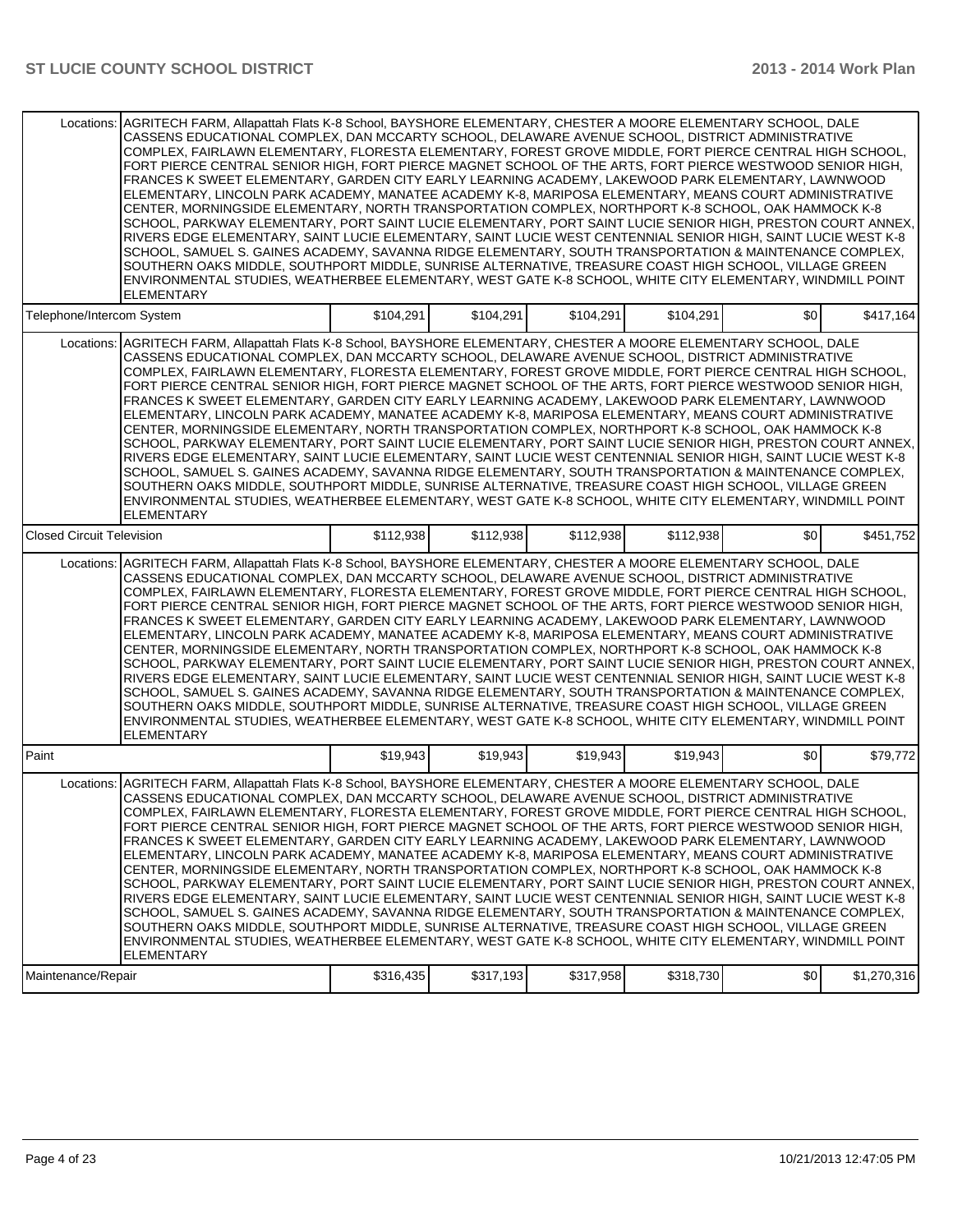| Locations:   AGRITECH FARM, Allapattah Flats K-8 School, BAYSHORE ELEMENTARY, CHESTER A MOORE ELEMENTARY SCHOOL, DALE |             |             |             |             |             |              |
|-----------------------------------------------------------------------------------------------------------------------|-------------|-------------|-------------|-------------|-------------|--------------|
| CASSENS EDUCATIONAL COMPLEX, DAN MCCARTY SCHOOL, DELAWARE AVENUE SCHOOL, DISTRICT ADMINISTRATIVE                      |             |             |             |             |             |              |
| COMPLEX, FAIRLAWN ELEMENTARY, FLORESTA ELEMENTARY, FOREST GROVE MIDDLE, FORT PIERCE CENTRAL HIGH SCHOOL,              |             |             |             |             |             |              |
| FORT PIERCE CENTRAL SENIOR HIGH, FORT PIERCE MAGNET SCHOOL OF THE ARTS, FORT PIERCE WESTWOOD SENIOR HIGH,             |             |             |             |             |             |              |
| FRANCES K SWEET ELEMENTARY, GARDEN CITY EARLY LEARNING ACADEMY, LAKEWOOD PARK ELEMENTARY, LAWNWOOD                    |             |             |             |             |             |              |
| ELEMENTARY, LINCOLN PARK ACADEMY, MANATEE ACADEMY K-8, MARIPOSA ELEMENTARY, MEANS COURT ADMINISTRATIVE                |             |             |             |             |             |              |
| CENTER, MORNINGSIDE ELEMENTARY, NORTH TRANSPORTATION COMPLEX, NORTHPORT K-8 SCHOOL, OAK HAMMOCK K-8                   |             |             |             |             |             |              |
| SCHOOL, PARKWAY ELEMENTARY, PORT SAINT LUCIE ELEMENTARY, PORT SAINT LUCIE SENIOR HIGH, PRESTON COURT ANNEX,           |             |             |             |             |             |              |
| RIVERS EDGE ELEMENTARY, SAINT LUCIE ELEMENTARY, SAINT LUCIE WEST CENTENNIAL SENIOR HIGH, SAINT LUCIE WEST K-8         |             |             |             |             |             |              |
| ISCHOOL. SAMUEL S. GAINES ACADEMY. SAVANNA RIDGE ELEMENTARY. SOUTH TRANSPORTATION & MAINTENANCE COMPLEX.              |             |             |             |             |             |              |
| SOUTHERN OAKS MIDDLE, SOUTHPORT MIDDLE, SUNRISE ALTERNATIVE, TREASURE COAST HIGH SCHOOL, VILLAGE GREEN                |             |             |             |             |             |              |
| ENVIRONMENTAL STUDIES, WEATHERBEE ELEMENTARY, WEST GATE K-8 SCHOOL, WHITE CITY ELEMENTARY, WINDMILL POINT             |             |             |             |             |             |              |
| <b>ELEMENTARY</b>                                                                                                     |             |             |             |             |             |              |
| Sub Total:                                                                                                            | \$2,882.510 | \$2,891,580 | \$2,892,345 | \$2,893,117 | \$2.184.129 | \$13,743,681 |

| <b>IPECO Maintenance Expenditures</b> | \$0         | $\sim$<br>wυ | ሶስ<br>აი    | \$0                | ድሰ<br>υ     | \$0          |
|---------------------------------------|-------------|--------------|-------------|--------------------|-------------|--------------|
| 50 Mill Sub Total: I                  | \$2,882,510 | \$2,891,580  | \$2,892,345 | \$2,893,117<br>447 | \$2,184,129 | \$13,743,681 |

No items have been specified.

| Total: | \$2.882.510 | \$2,891,580 | \$2,892,345 | \$2,893,117 | \$2,184,129 | \$13,743,681 |
|--------|-------------|-------------|-------------|-------------|-------------|--------------|
|--------|-------------|-------------|-------------|-------------|-------------|--------------|

# **Local 1.50 Mill Expenditure For Maintenance, Repair and Renovation**

Anticipated expenditures expected from local funding sources over the years covered by the current work plan.

| Item                                                         | $2013 - 2014$<br><b>Actual Budget</b> | 2014 - 2015<br>Projected | 2015 - 2016<br>Projected | 2016 - 2017<br>Projected | 2017 - 2018<br>Projected | <b>Total</b>  |
|--------------------------------------------------------------|---------------------------------------|--------------------------|--------------------------|--------------------------|--------------------------|---------------|
| Remaining Maint and Repair from 1.5 Mills                    | \$2,882,510                           | \$2,891,580              | \$2,892,345              | \$2,893,117              | \$2,184,129              | \$13,743,681  |
| Maintenance/Repair Salaries                                  | \$0                                   | \$0                      | \$0                      | \$0                      | \$0                      | \$0           |
| School Bus Purchases                                         | \$0                                   | \$0                      | \$0                      | \$0                      | \$0                      | \$0           |
| <b>Other Vehicle Purchases</b>                               | \$374,960                             | \$374,960                | \$374,960                | \$374,960                | \$374,960                | \$1,874,800   |
| Capital Outlay Equipment                                     | \$3,505,002                           | \$3,269,814              | \$3,269,814              | \$3,269,814              | \$3,269,814              | \$16,584,258  |
| Rent/Lease Payments                                          | \$0                                   | \$0                      | \$0                      | \$0                      | \$0                      | \$0           |
| <b>COP Debt Service</b>                                      | \$14,006,143                          | \$14,850,021             | \$15,044,902             | \$15,058,777             | \$13,685,427             | \$72,645,270  |
| Rent/Lease Relocatables                                      | \$0                                   | \$0                      | \$0                      | \$0                      | \$0                      | \$0           |
| <b>Environmental Problems</b>                                | \$596,523                             | \$200,123                | \$200,123                | \$200,123                | \$200,123                | \$1,397,015   |
| ls.1011.14 Debt Service                                      | \$2,604,505                           | \$2,569,766              | \$2,534,787              | \$2,534,787              | \$2,534,787              | \$12,778,632  |
| <b>Special Facilities Construction Account</b>               | \$0                                   | \$0                      | \$0                      | \$0                      | \$0                      | \$0           |
| Premiums for Property Casualty Insurance - 1011.71<br>(4a,b) | \$0                                   | \$0                      | \$0                      | \$0                      | \$0                      | \$0           |
| Qualified School Construction Bonds (QSCB)                   | \$0                                   | \$0                      | \$0                      | \$0                      | \$0                      | \$0           |
| Qualified Zone Academy Bonds (QZAB)                          | \$0                                   | \$0                      | \$0                      | \$0                      | \$0                      | \$0           |
| <b>Local Expenditure Totals:</b>                             | \$23,969,643                          | \$24,156,264]            | \$24,316,931             | \$24,331,578             | \$22,249,240             | \$119,023,656 |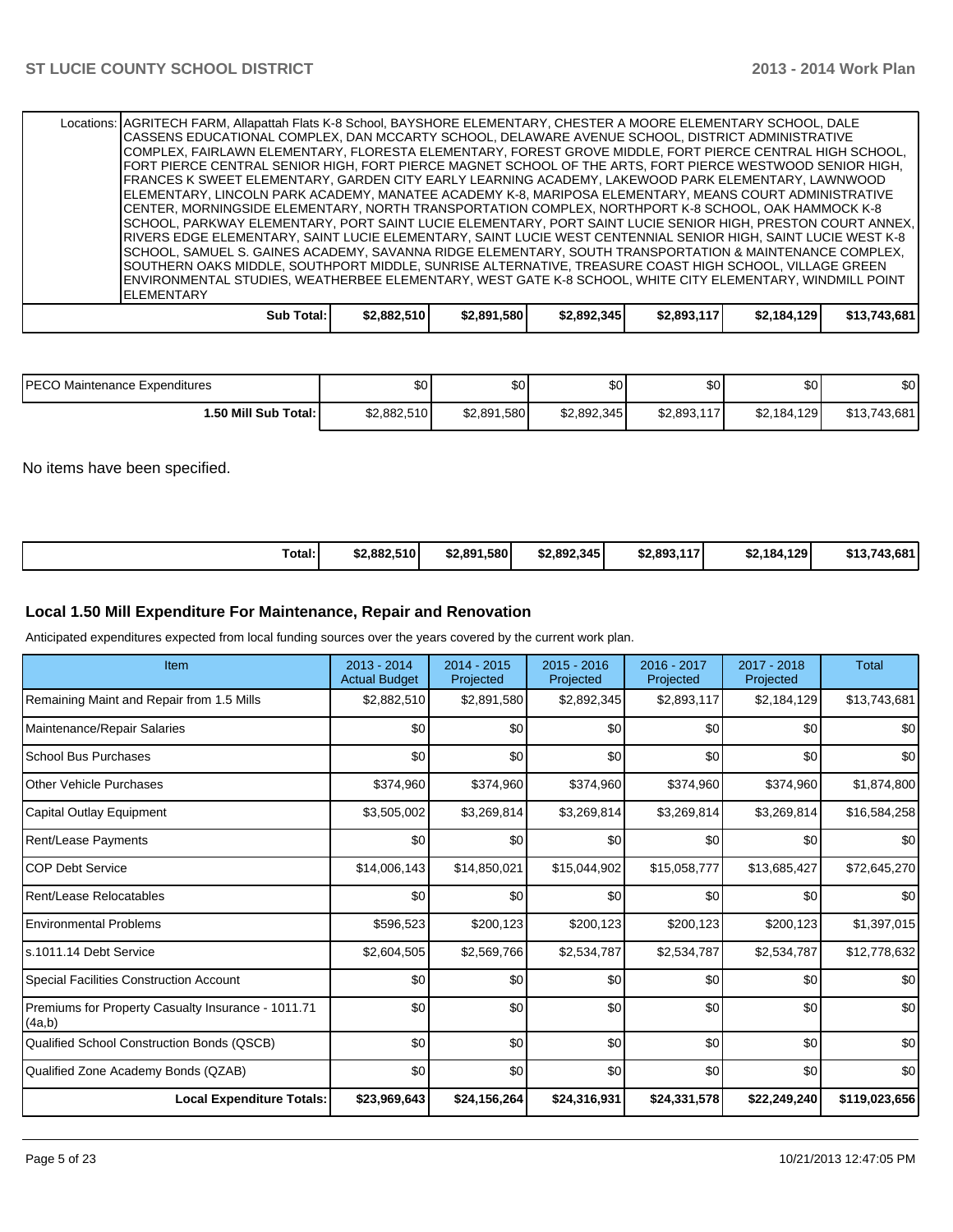# **Revenue**

#### **1.50 Mill Revenue Source**

Schedule of Estimated Capital Outlay Revenue from each currently approved source which is estimated to be available for expenditures on the projects included in the tentative district facilities work program. All amounts are NET after considering carryover balances, interest earned, new COP's, 1011.14 and 1011.15 loans, etc. Districts cannot use 1.5-Mill funds for salaries except for those explicitly associated with maintenance/repair projects. (1011.71 (5), F.S.)

| <b>Item</b>                                                                         | Fund | $2013 - 2014$<br><b>Actual Value</b> | $2014 - 2015$<br>Projected | $2015 - 2016$<br>Projected | $2016 - 2017$<br>Projected | $2017 - 2018$<br>Projected | Total            |
|-------------------------------------------------------------------------------------|------|--------------------------------------|----------------------------|----------------------------|----------------------------|----------------------------|------------------|
| (1) Non-exempt property<br>lassessed valuation                                      |      | \$16,663,510,691                     | \$17,547,014,872           | \$17,547,014,872           | \$17,547,014,872           | \$17,547,014,872           | \$86,851,570,179 |
| $(2)$ The Millege projected for<br>discretionary capital outlay per<br>ls.1011.71   |      | 1.50                                 | 1.50                       | 1.50                       | 1.50                       | 1.50                       |                  |
| $(3)$ Full value of the 1.50-Mill<br>discretionary capital outlay per<br>ls.1011.71 |      | \$27,994,698                         | \$29,478,985               | \$29,478,985               | \$29,478,985               | \$29,478,985               | \$145,910,638    |
| (4) Value of the portion of the 1.50<br>-Mill ACTUALLY levied                       | 370  | \$27,994,698                         | \$25,267,701               | \$25,267,701               | \$25,267,701               | \$25,267,701               | \$129,065,502    |
| $(5)$ Difference of lines $(3)$ and $(4)$                                           |      | \$0                                  | \$4,211,284                | \$4,211,284                | \$4,211,284                | \$4,211,284                | \$16,845,136     |

# **PECO Revenue Source**

The figure in the row designated "PECO Maintenance" will be subtracted from funds available for new construction because PECO maintenance dollars cannot be used for new construction.

| Item                                  | Fund | $2013 - 2014$<br><b>Actual Budget</b> | $2014 - 2015$<br>Projected | $2015 - 2016$<br>Projected | 2016 - 2017<br>Projected | 2017 - 2018<br>Projected | <b>Total</b> |
|---------------------------------------|------|---------------------------------------|----------------------------|----------------------------|--------------------------|--------------------------|--------------|
| <b>PECO New Construction</b>          | 340  | \$0                                   | \$0                        | \$0 <sub>1</sub>           | \$0 <sub>0</sub>         | \$0                      | \$0          |
| <b>IPECO Maintenance Expenditures</b> |      | \$0 <sub>1</sub>                      | \$0                        | \$0 <sub>1</sub>           | \$0 <sub>0</sub>         | \$0                      | \$0          |
|                                       |      | \$0                                   | \$0                        | \$0 <sub>1</sub>           | \$0 l                    | \$0                      | \$0          |

## **CO & DS Revenue Source**

Revenue from Capital Outlay and Debt Service funds.

| Item                                               | Fund | $2013 - 2014$<br><b>Actual Budget</b> | $2014 - 2015$<br>Projected | $2015 - 2016$<br>Projected | 2016 - 2017<br>Projected | $2017 - 2018$<br>Projected | Total       |
|----------------------------------------------------|------|---------------------------------------|----------------------------|----------------------------|--------------------------|----------------------------|-------------|
| ICO & DS Cash Flow-through<br><b>I</b> Distributed | 360  | \$449.189                             | \$449.189                  | \$449.189                  | \$449.189                | \$449.189                  | \$2,245,945 |
| ICO & DS Interest on<br>Undistributed CO           | 360  | \$12.651                              | \$12.651                   | \$12,651                   | \$12.651                 | \$12.651                   | \$63,255    |
|                                                    |      | \$461.840                             | \$461,840                  | \$461.840                  | \$461.840                | \$461,840                  | \$2,309,200 |

#### **Fair Share Revenue Source**

All legally binding commitments for proportionate fair-share mitigation for impacts on public school facilities must be included in the 5-year district work program.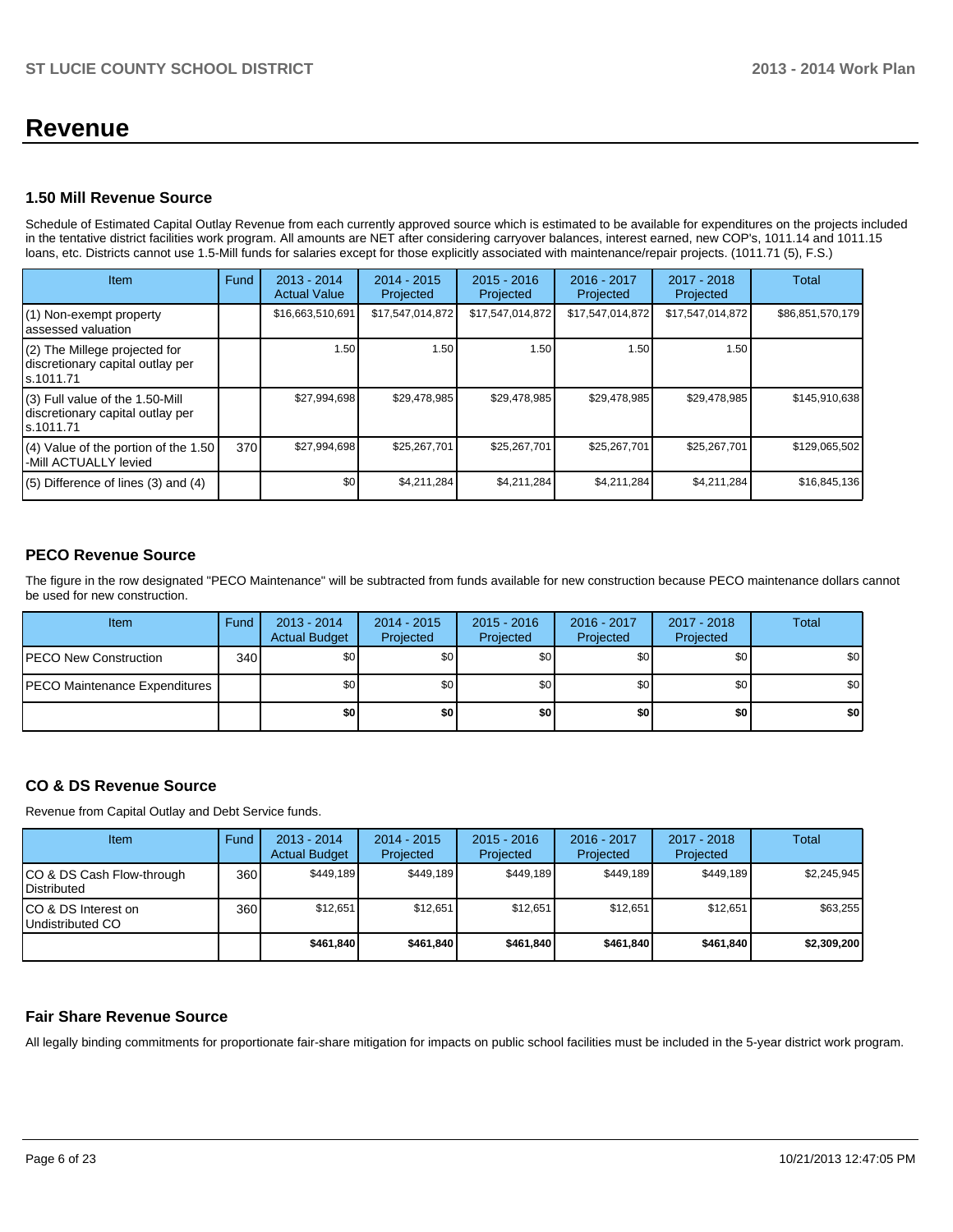Nothing reported for this section.

### **Sales Surtax Referendum**

Specific information about any referendum for a 1-cent or ½-cent surtax referendum during the previous year.

**Did the school district hold a surtax referendum during the past fiscal year 2012 - 2013?**

No

### **Additional Revenue Source**

Any additional revenue sources

| Item                                                                                                   | 2013 - 2014<br><b>Actual Value</b> | 2014 - 2015<br>Projected | $2015 - 2016$<br>Projected | 2016 - 2017<br>Projected | 2017 - 2018<br>Projected | <b>Total</b> |
|--------------------------------------------------------------------------------------------------------|------------------------------------|--------------------------|----------------------------|--------------------------|--------------------------|--------------|
| Proceeds from a s.1011.14/15 F.S. Loans                                                                | \$0                                | \$0                      | \$0                        | \$0                      | \$0                      | \$0          |
| District Bonds - Voted local bond<br>referendum proceeds per s.9, Art VII<br><b>State Constitution</b> | \$0                                | \$0                      | \$0                        | \$0                      | \$0                      | \$0          |
| Proceeds from Special Act Bonds                                                                        | \$0                                | \$0                      | \$0                        | \$0                      | \$0                      | \$0          |
| Estimated Revenue from CO & DS Bond<br>Sale                                                            | \$0                                | \$0                      | \$0                        | \$0                      | \$0                      | \$0          |
| Proceeds from Voted Capital<br>Improvements millage                                                    | \$0                                | \$0                      | \$0                        | \$0                      | \$0                      | \$0          |
| Other Revenue for Other Capital Projects                                                               | \$0                                | \$0                      | \$0                        | \$8                      | \$0                      | \$8          |
| Proceeds from 1/2 cent sales surtax<br>authorized by school board                                      | \$12,500,000                       | \$12,500,000             | \$12,500,000               | \$12,500,000             | \$12,500,000             | \$62,500,000 |
| Proceeds from local governmental<br>infrastructure sales surtax                                        | \$0                                | \$0                      | \$0                        | \$0                      | \$0                      | \$0          |
| Proceeds from Certificates of<br>Participation (COP's) Sale                                            | \$0                                | \$0                      | \$0                        | \$0                      | \$0                      | \$0          |
| Classrooms First Bond proceeds amount<br>authorized in FY 1997-98                                      | \$0                                | \$0                      | \$0                        | \$0                      | \$0                      | \$0          |
| <b>Classrooms for Kids</b>                                                                             | \$0                                | \$0                      | \$0                        | \$0                      | \$0                      | \$0          |
| <b>District Equity Recognition</b>                                                                     | \$0                                | \$0                      | \$0                        | \$0                      | \$0                      | \$0          |
| <b>Federal Grants</b>                                                                                  | \$0                                | \$0                      | \$0                        | \$0                      | \$0                      | \$0          |
| Proportionate share mitigation (actual<br>cash revenue only, not in kind donations)                    | \$0                                | \$0                      | \$0                        | \$0                      | \$0                      | \$0          |
| Impact fees received                                                                                   | \$1,000,000                        | \$1,000,000              | \$1,000,000                | \$1,000,000              | \$1,000,000              | \$5,000,000  |
| Private donations                                                                                      | \$0                                | \$0                      | \$0                        | \$0                      | \$0                      | \$0          |
| Grants from local governments or not-for-<br>profit organizations                                      | \$0                                | \$0                      | \$0                        | \$0                      | \$0                      | \$0          |
| Interest, Including Profit On Investment                                                               | \$0                                | \$0                      | \$0                        | \$0                      | \$0                      | \$0          |
| Revenue from Bonds pledging proceeds<br>from 1 cent or 1/2 cent Sales Surtax                           | \$0                                | \$0                      | \$0                        | \$0                      | \$0                      | \$0          |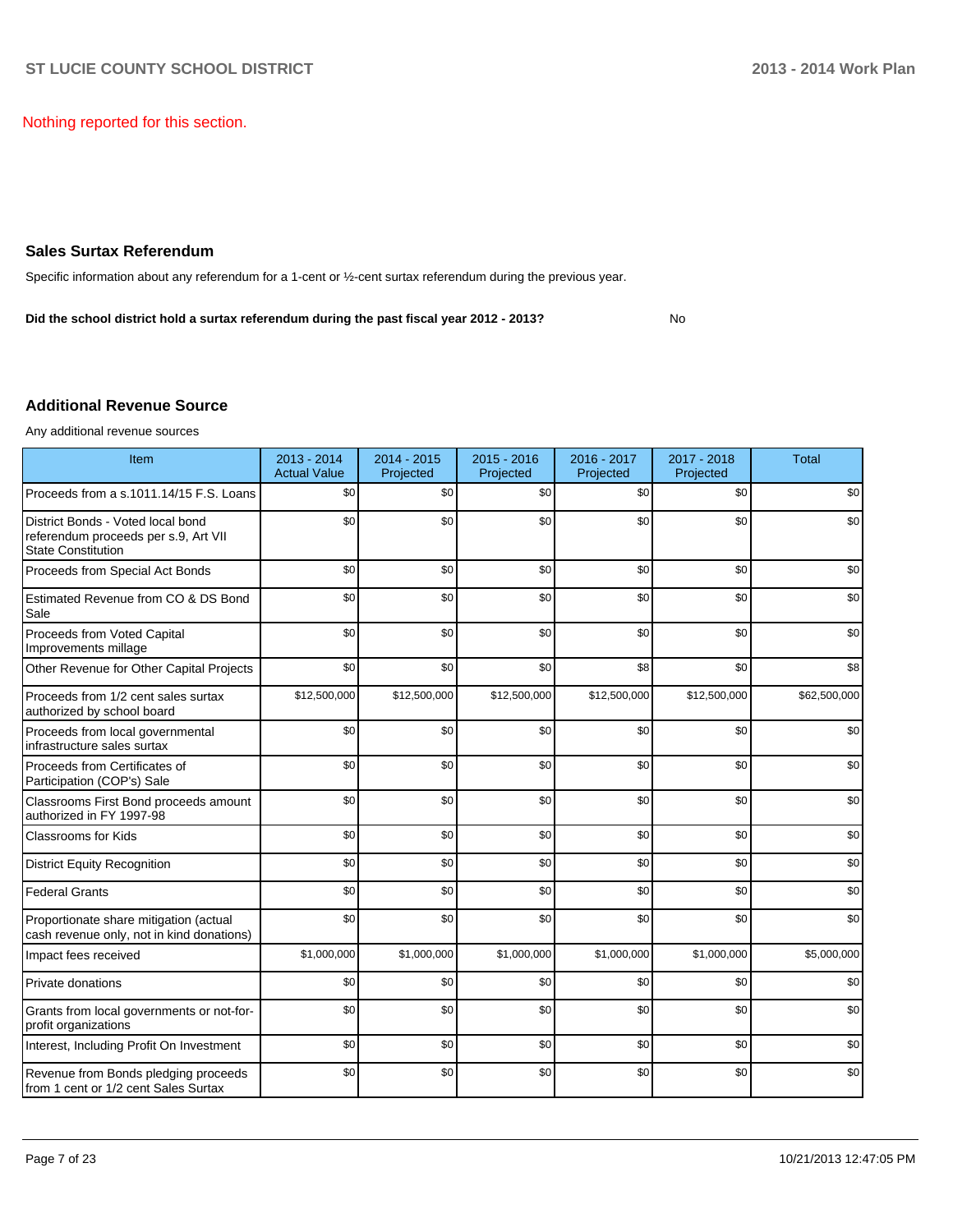| Total Fund Balance Carried Forward                                                                                  | \$6,570,787    | \$0            | \$0            | \$0            | \$0              | \$6,570,787    |
|---------------------------------------------------------------------------------------------------------------------|----------------|----------------|----------------|----------------|------------------|----------------|
| General Capital Outlay Obligated Fund<br>Balance Carried Forward From Total<br><b>IFund Balance Carried Forward</b> | \$0            | \$0            | \$0            | \$0            | \$0              | \$0            |
| Special Facilities Construction Account                                                                             | \$0            | \$0            | \$0            | \$0            | \$0              | \$0            |
| IOne Cent - 1/2 Cent Sales Surtax Debt<br>I Service From Total Fund Balance Carried I<br><b>IForward</b>            | (\$10,036,447) | (\$10,200,495) | (\$10,199,733) | (\$10,194,051) | (\$10, 185, 285) | (\$50,816,011) |
| Capital Outlay Projects Funds Balance<br>I Carried Forward From Total Fund<br><b>IBalance Carried Forward</b>       | \$0            | \$0            | \$0            | \$0            | \$0              | \$0            |
| Intrafund Transfer for RAN (fund 3310)                                                                              | \$2,636,340    | \$2,639,340    | \$2,639,340    | \$2,639,340    | \$0              | \$10,554,360   |
| <b>Subtotal</b>                                                                                                     | \$12,670,680   | \$5,938,845    | \$5,939,607    | \$5,945,297    | \$3,314,715      | \$33,809,144   |

# **Total Revenue Summary**

| <b>Item Name</b>                                                   | $2013 - 2014$<br><b>Budget</b> | $2014 - 2015$<br>Projected | $2015 - 2016$<br><b>Projected</b> | $2016 - 2017$<br>Projected | $2017 - 2018$<br>Projected | <b>Five Year Total</b> |
|--------------------------------------------------------------------|--------------------------------|----------------------------|-----------------------------------|----------------------------|----------------------------|------------------------|
| Local 1.5 Mill Discretionary Capital Outlay<br><b>IRevenue</b>     | \$27,994,698                   | \$25.267.701               | \$25,267,701                      | \$25,267,701               | \$25,267,701               | \$129,065,502          |
| <b>IPECO and 1.5 Mill Maint and Other 1.5</b><br>Mill Expenditures | (S23,969,643)                  | (\$24, 156, 264)           | (S24, 316, 931)                   | $(\$24,331,578)$           | (\$22, 249, 240)           | (\$119,023,656)        |
| IPECO Maintenance Revenue                                          | \$0                            | \$0                        | \$0                               | \$0                        | \$0                        | \$0 <sub>1</sub>       |
| Available 1.50 Mill for New<br>l Construction                      | \$4,025,055                    | \$1,111,437                | \$950,770                         | \$936,123                  | \$3,018,461                | \$10,041,846           |

| <b>Item Name</b>                      | $2013 - 2014$<br><b>Budget</b> | $2014 - 2015$<br>Projected | $2015 - 2016$<br>Projected | $2016 - 2017$<br>Projected | $2017 - 2018$<br>Projected | <b>Five Year Total</b> |
|---------------------------------------|--------------------------------|----------------------------|----------------------------|----------------------------|----------------------------|------------------------|
| ICO & DS Revenue                      | \$461,840                      | \$461.840                  | \$461.840                  | \$461.840                  | \$461,840                  | \$2,309,200            |
| <b>IPECO New Construction Revenue</b> | \$0 <sub>1</sub>               | \$0                        | \$0                        | \$0                        | \$0                        | \$0 <sub>1</sub>       |
| Other/Additional Revenue              | \$12,670,680                   | \$5,938,845                | \$5,939,607                | \$5,945,297                | \$3,314,715                | \$33,809,144           |
| <b>Total Additional Revenuel</b>      | \$13,132,520                   | \$6,400,685                | \$6,401,447                | \$6,407,137                | \$3,776,555                | \$36,118,344           |
| <b>Total Available Revenue</b>        | \$17,157,575                   | \$7,512,122                | \$7,352,217                | \$7,343,260                | \$6,795,016                | \$46,160,190           |

# **Project Schedules**

# **Capacity Project Schedules**

A schedule of capital outlay projects necessary to ensure the availability of satisfactory classrooms for the projected student enrollment in K-12 programs.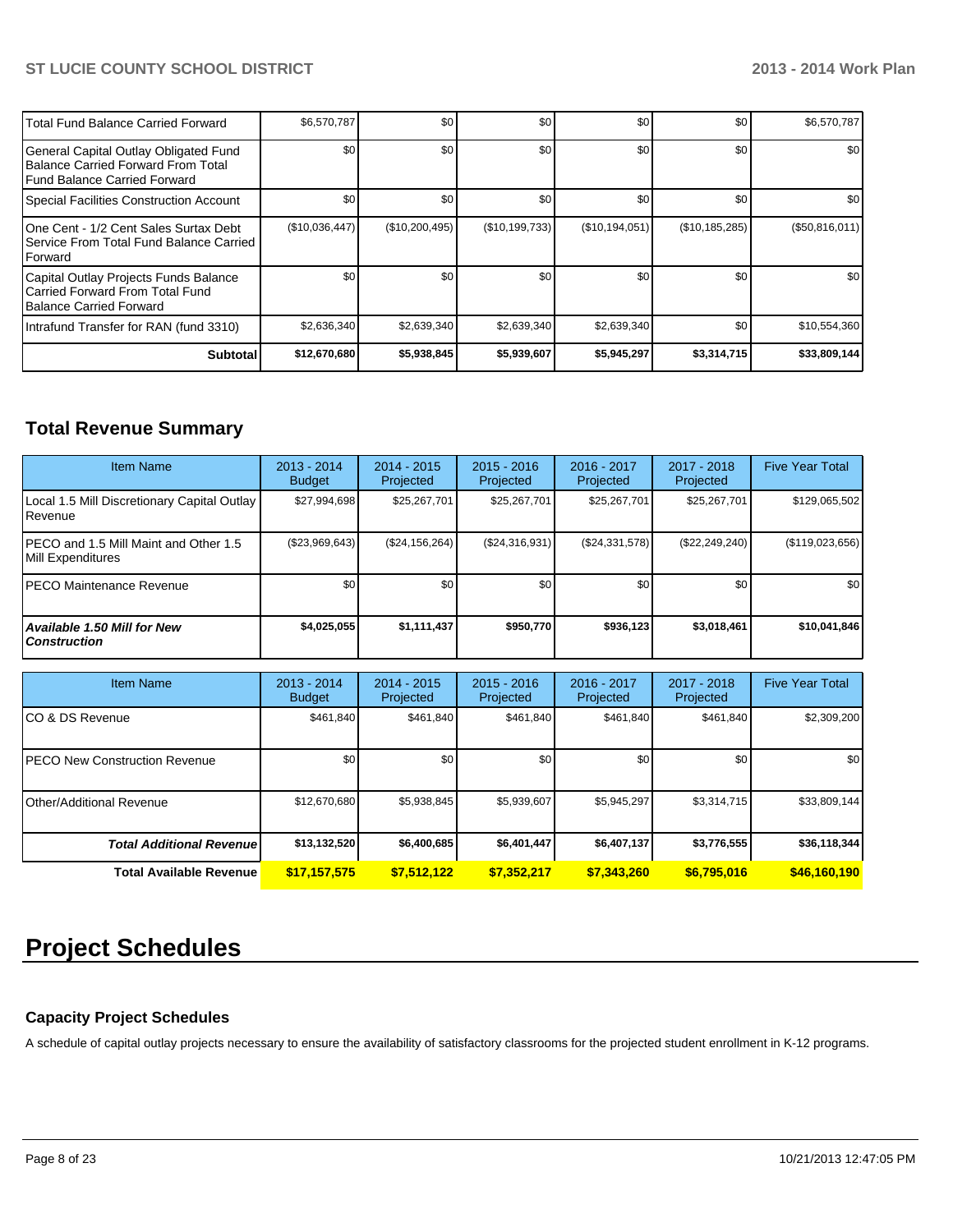| <b>Project Description</b>        | Location                  |                  | $2013 - 2014$ | $2014 - 2015$ | $2015 - 2016$ | $2016 - 2017$     | 2017 - 2018 | <b>Total</b>         | Funded |
|-----------------------------------|---------------------------|------------------|---------------|---------------|---------------|-------------------|-------------|----------------------|--------|
| New K-8 School<br>(open 2017-18)  | Location not<br>specified | Planned<br>Cost: | \$0           | \$0           | \$63,836,143  | \$0               | \$0         | \$63,836,143 No      |        |
|                                   | <b>Student Stations:</b>  |                  | 0             | n.            | 1,600         | $\Omega$          | $\Omega$    | 1,600                |        |
|                                   | <b>Total Classrooms:</b>  |                  | 0             | n             | 86            | $\Omega$          | $\Omega$    | 86                   |        |
|                                   | Gross Sq Ft:              |                  | 0             | U             | 225,000       | $\Omega$          | $\Omega$    | 225,000              |        |
| New High School<br>(Open 2018-19) | Location not<br>specified | Planned<br>Cost: | \$0           | \$0           |               | \$0 \$130,828,680 |             | \$0 \$130,828,680 No |        |
|                                   | <b>Student Stations:</b>  |                  | $\Omega$      | $\Omega_{1}$  | $\Omega$      | 2,500             | 0           | 2,500                |        |
|                                   | Total Classrooms:         |                  | $\Omega$      | U             | $\Omega$      | 110               | $\Omega$    | 110                  |        |
|                                   |                           | Gross Sq Ft:     | $\mathbf 0$   | O             | $\Omega$      | 360,000           | $\Omega$    | 360,000              |        |

| <b>Planned Cost:</b>       | \$0 | \$0 |         | \$63,836,143   \$130,828,680 | \$0 \$194,664,823 |
|----------------------------|-----|-----|---------|------------------------------|-------------------|
| <b>Student Stations:</b>   |     |     | 1,600   | 2,500                        | 4,100             |
| <b>Total Classrooms: I</b> |     |     | 86      | 110I                         | 196               |
| Gross Sq Ft:               |     | 0   | 225,000 | 360,000                      | 585,000           |

# **Other Project Schedules**

Major renovations, remodeling, and additions of capital outlay projects that do not add capacity to schools.

| <b>Project Description</b>             | Location                                    | 2013 - 2014<br><b>Actual Budget</b> | $2014 - 2015$<br>Projected | $2015 - 2016$<br>Projected | 2016 - 2017<br>Projected | $2017 - 2018$<br>Projected | <b>Total</b>    | Funded |
|----------------------------------------|---------------------------------------------|-------------------------------------|----------------------------|----------------------------|--------------------------|----------------------------|-----------------|--------|
| New Parent pickup loop                 | <b>SAVANNA RIDGE</b><br><b>ELEMENTARY</b>   | \$0                                 | \$0                        | \$300,000                  | \$0                      | \$0                        | \$300,000 Yes   |        |
| air handler (Gym, office, tech<br>bld) | SOUTHPORT MIDDLE                            | \$0                                 | \$0                        | \$0                        | \$0                      | \$3,700,000                | \$3,700,000 No  |        |
| <b>HVAC Chiller and TES</b>            | SOUTHERN OAKS<br><b>MIDDLE</b>              | \$1,617,289                         | \$0                        | \$0                        | \$0                      | \$0                        | \$1,617,289 Yes |        |
| HVAC Chiller and TES                   | PORT SAINT LUCIE<br><b>SENIOR HIGH</b>      | \$1,839,577                         | \$0                        | \$0                        | \$0                      | \$0                        | \$1,839,577 Yes |        |
| HVAC Chiller and TES                   | <b>WEATHERBEE</b><br><b>ELEMENTARY</b>      | \$811,071                           | \$0                        | \$0                        | \$0                      | \$0                        | \$811,071 Yes   |        |
| <b>HVAC Chiller and TES</b>            | SOUTHPORT MIDDLE                            | \$90,000                            | \$1,800,000                | \$0                        | \$0                      | \$0                        | \$1,890,000 Yes |        |
| HVAC Chiller and TES                   | <b>FRANCES K SWEET</b><br><b>ELEMENTARY</b> | \$98,668                            | \$0                        | \$0                        | \$0                      | \$0                        | \$98,668 Yes    |        |
| Air Handler replacement                | <b>FOREST GROVE</b><br><b>MIDDLE</b>        | \$0                                 | \$3,700,000                | \$0                        | \$0                      | \$0                        | \$3,700,000 No  |        |
| <b>New Ancillary Facility</b>          | Location not specified                      | \$0                                 | \$0                        | \$0                        | \$5,000,000              | \$0                        | \$5,000,000 No  |        |
| Replace Roof                           | SOUTHERN OAKS<br><b>MIDDLE</b>              | \$0                                 | \$2,213,977                | \$0                        | \$0                      | \$0                        | \$2,213,977 No  |        |
| Buildings 1 & 2 Replace roof           | LAWNWOOD<br><b>ELEMENTARY</b>               | \$0                                 | \$145,000                  | \$0                        | \$0                      | \$0                        | \$145,000 No    |        |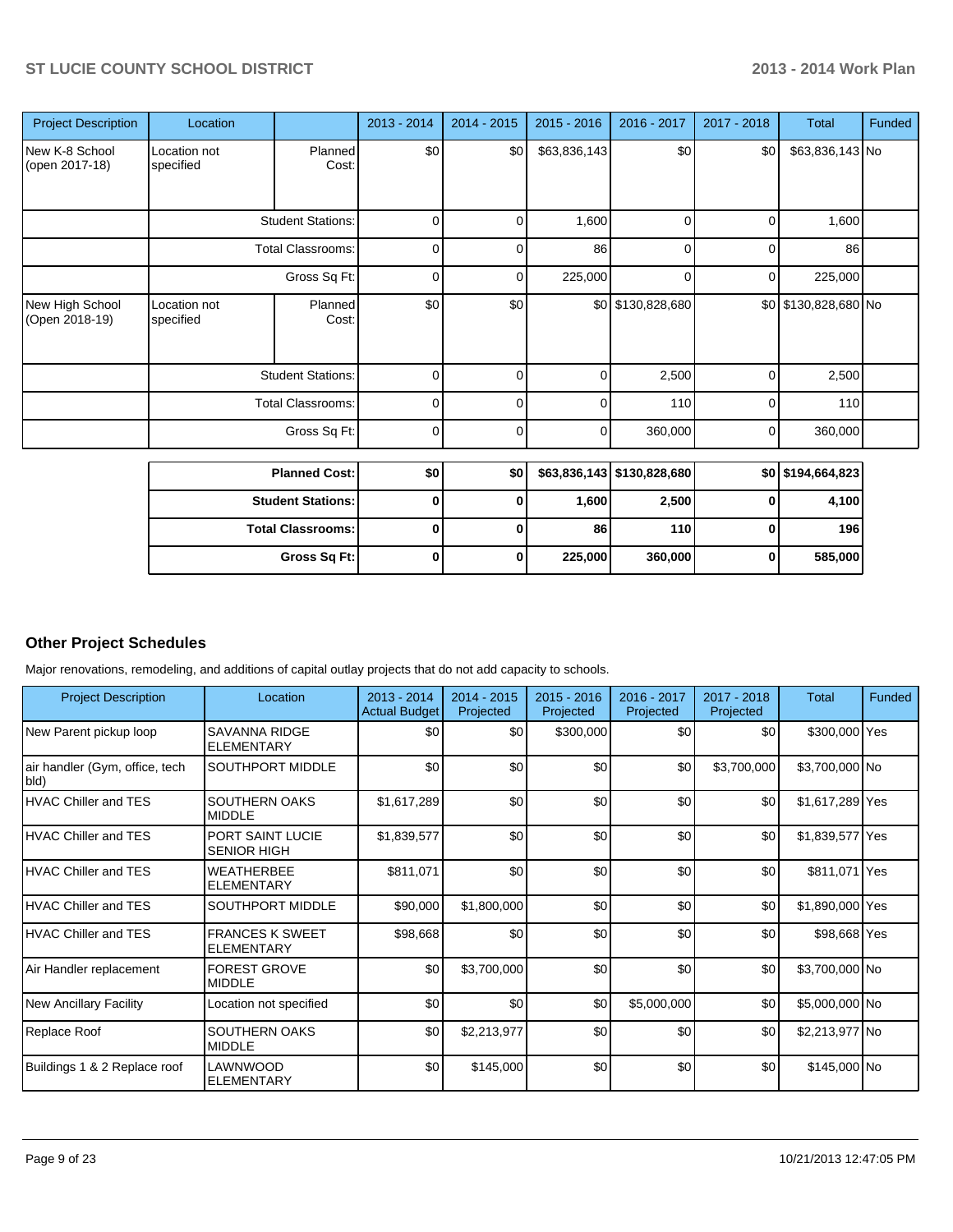|                                             |                                                        | \$4,456,605 | \$7,858,977 | \$1,237,000 | \$5,000,000      | \$6,626,000 | \$25,178,582   |  |
|---------------------------------------------|--------------------------------------------------------|-------------|-------------|-------------|------------------|-------------|----------------|--|
| Replace Roof                                | DELAWARE AVENUE<br><b>SCHOOL</b>                       | \$0         | \$0         | \$0         | \$0 <sub>1</sub> | \$326,000   | \$326,000 No   |  |
| Replace roof                                | IFORT PIERCE<br><b>IWESTWOOD SENIOR</b><br><b>HIGH</b> | \$0         | \$٥١        | \$0         | \$0              | \$2,600,000 | \$2,600,000 No |  |
| Replace roof blds1, 2, 5, 6, 7,<br>8, 9, 10 | <b>IGARDEN CITY EARLY</b><br><b>LEARNING ACADEMY</b>   | \$0         | \$0         | \$937,000   | \$0              | \$0         | \$937,000 No   |  |

## **Additional Project Schedules**

Any projects that are not identified in the last approved educational plant survey.

Nothing reported for this section.

### **Non Funded Growth Management Project Schedules**

Schedule indicating which projects, due to planned development, that CANNOT be funded from current revenues projected over the next five years.

Nothing reported for this section.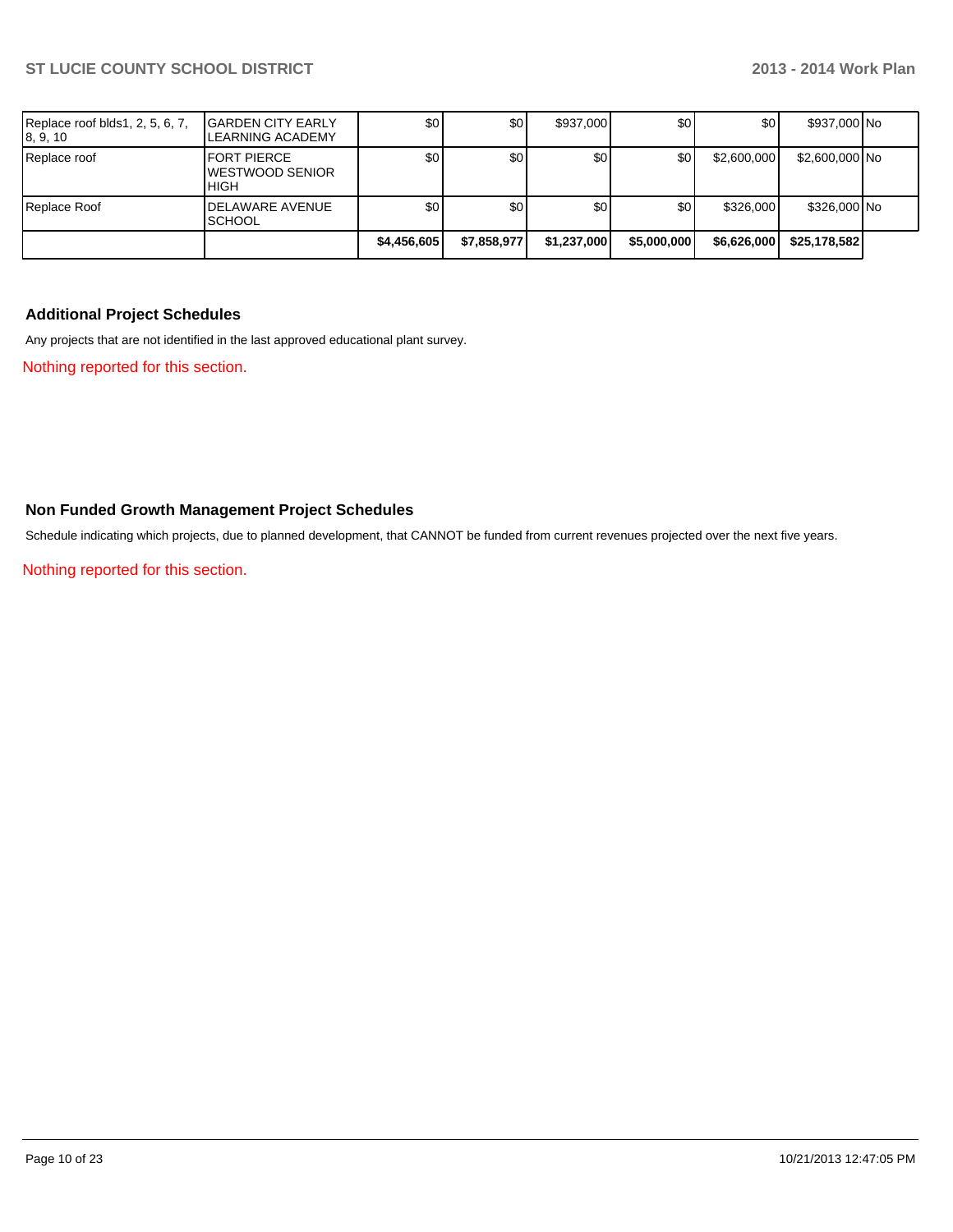# **Capacity Tracking**

| Location                                                           | $2013 -$<br><b>2014 Satis.</b><br>Stu. Sta. | Actual<br>$2013 -$<br><b>2014 FISH</b><br>Capacity | Actual<br>$2012 -$<br>2013<br><b>COFTE</b> | # Class<br><b>Rooms</b> | Actual<br>Average<br>$2013 -$<br>2014 Class<br><b>Size</b> | Actual<br>$2013 -$<br>2014<br><b>Utilization</b> | <b>New</b><br>Stu.<br>Capacity | <b>New</b><br>Rooms to<br>be<br>Added/Re<br>moved | Projected<br>$2017 -$<br>2018<br><b>COFTE</b> | Projected<br>$2017 -$<br>2018<br><b>Utilization</b> | Projected<br>$2017 -$<br>2018 Class<br><b>Size</b> |
|--------------------------------------------------------------------|---------------------------------------------|----------------------------------------------------|--------------------------------------------|-------------------------|------------------------------------------------------------|--------------------------------------------------|--------------------------------|---------------------------------------------------|-----------------------------------------------|-----------------------------------------------------|----------------------------------------------------|
| <b>WHITE CITY</b><br><b>ELEMENTARY</b>                             | 641                                         | 641                                                | 502                                        | 34                      | 15                                                         | 78.00 %                                          | $\Omega$                       | $\Omega$                                          | 482                                           | 75.00 %                                             | 14                                                 |
| <b>FAIRLAWN</b><br><b>ELEMENTARY</b>                               | 723                                         | 723                                                | 622                                        | 39                      | 16                                                         | 86.00 %                                          | $\Omega$                       | $\Omega$                                          | 597                                           | 83.00 %                                             | 15                                                 |
| FORT PIERCE MAGNET<br><b>SCHOOL OF THE ARTS</b>                    | 497                                         | 447                                                | 282                                        | 24                      | 12                                                         | 63.00 %                                          | $\Omega$                       | $\Omega$                                          | 453                                           | 101.00%                                             | 19                                                 |
| LAWNWOOD<br><b>ELEMENTARY</b>                                      | 825                                         | 825                                                | 653                                        | 46                      | 14                                                         | 79.00 %                                          | $\Omega$                       | $\Omega$                                          | 626                                           | 76.00 %                                             | 14                                                 |
| <b>SAINT LUCIE</b><br><b>ELEMENTARY</b>                            | 818                                         | 818                                                | 685                                        | 44                      | 16                                                         | 84.00 %                                          | $\Omega$                       | $\Omega$                                          | 717                                           | 88.00 %                                             | 16                                                 |
| <b>DAN MCCARTY SCHOOL</b>                                          | 1,400                                       | 1,260                                              | 818                                        | 66                      | 12                                                         | 65.00 %                                          | $\Omega$                       | $\Omega$                                          | 562                                           | 45.00 %                                             | 9                                                  |
| Allapattah Flats K-8<br>School                                     | 1,932                                       | 1,738                                              | 918                                        | 89                      | 10                                                         | 53.00 %                                          | $\Omega$                       | $\Omega$                                          | 1,129                                         | 65.00 %                                             | 13                                                 |
| <b>DELAWARE AVENUE</b><br><b>SCHOOL</b>                            | 305                                         | 305                                                | 73                                         | 13                      | 6                                                          | 24.00 %                                          | $\Omega$                       | $\Omega$                                          | $\Omega$                                      | 0.00%                                               | $\mathbf 0$                                        |
| OAK HAMMOCK K-8<br><b>SCHOOL</b>                                   | 1,875                                       | 1,687                                              | 1,462                                      | 87                      | 17                                                         | 87.00 %                                          | $\Omega$                       | $\Omega$                                          | 1,404                                         | 83.00 %                                             | 16                                                 |
| <b>TREASURE COAST</b><br><b>HIGH SCHOOL</b>                        | 2,511                                       | 2,385                                              | 2,392                                      | 105                     | 23                                                         | 100.00 %                                         | $\Omega$                       | $\Omega$                                          | 2,472                                         | 104.00%                                             | 24                                                 |
| <b>WEST GATE K-8</b><br><b>SCHOOL</b>                              | 1,881                                       | 1,692                                              | 1,300                                      | 88                      | 15                                                         | 77.00 %                                          | $\Omega$                       | $\Omega$                                          | 1,248                                         | 74.00 %                                             | 14                                                 |
| <b>FORT PIERCE CENTRAL</b><br><b>HIGH SCHOOL</b>                   | 2,583                                       | 2,453                                              | 2,241                                      | 110                     | 20                                                         | 91.00 %                                          | $\Omega$                       | $\Omega$                                          | 2,484                                         | 101.00%                                             | 23                                                 |
| <b>SAMUEL S. GAINES</b><br><b>ACADEMY</b>                          | 1,833                                       | 1,649                                              | 1,134                                      | 86                      | 13                                                         | 69.00 %                                          | $\mathbf 0$                    | $\Omega$                                          | 1,141                                         | 69.00%                                              | 13                                                 |
| SOUTHERN OAKS<br><b>MIDDLE</b>                                     | 1,283                                       | 1,154                                              | 933                                        | 53                      | 18                                                         | 81.00 %                                          | $\mathbf 0$                    | $\Omega$                                          | 895                                           | 78.00 %                                             | 17                                                 |
| <b>WEATHERBEE</b><br><b>ELEMENTARY</b>                             | 739                                         | 739                                                | 595                                        | 39                      | 15                                                         | 81.00 %                                          | $\Omega$                       | $\Omega$                                          | 571                                           | 77.00 %                                             | 15                                                 |
| <b>SAINT LUCIE WEST</b><br><b>CENTENNIAL SENIOR</b><br><b>HIGH</b> | 2,838                                       | 2,696                                              | 2,452                                      | 112                     | 22                                                         | 91.00 %                                          | $\Omega$                       | $\Omega$                                          | 2,452                                         | 91.00%                                              | 22                                                 |
| <b>SAINT LUCIE WEST K-8</b><br><b>SCHOOL</b>                       | 2,040                                       | 1,836                                              | 1,354                                      | 91                      | 15                                                         | 74.00 %                                          | $\Omega$                       | $\Omega$                                          | 1,344                                         | 73.00 %                                             | 15                                                 |
| <b>SAVANNA RIDGE</b><br><b>ELEMENTARY</b>                          | 739                                         | 739                                                | 609                                        | 39                      | 16                                                         | 82.00 %                                          | $\overline{0}$                 | $\overline{0}$                                    | 584                                           | 79.00 %                                             | 15                                                 |
| <b>SUNRISE ALTERNATIVE</b>                                         | 448                                         | 0                                                  | $\Omega$                                   | 23                      | $\overline{0}$                                             | 0.00%                                            | $\pmb{0}$                      | $\overline{0}$                                    | 0                                             | 0.00%                                               | $\mathbf 0$                                        |
| <b>MARIPOSA</b><br><b>ELEMENTARY</b>                               | 1,002                                       | 1,002                                              | 771                                        | 54                      | 14                                                         | 77.00 %                                          | 0                              | 0                                                 | 740                                           | 74.00%                                              | 14                                                 |
| <b>MANATEE ACADEMY K-</b><br>8                                     | 2,055                                       | 1,849                                              | 1,496                                      | 94                      | 16                                                         | 81.00 %                                          | $\mathbf 0$                    | $\mathbf 0$                                       | 1,436                                         | 78.00 %                                             | 15                                                 |
| <b>FOREST GROVE</b><br><b>MIDDLE</b>                               | 1,379                                       | 1,241                                              | 902                                        | 58                      | 16                                                         | 73.00 %                                          | 0                              | $\overline{0}$                                    | 866                                           | 70.00%                                              | 15                                                 |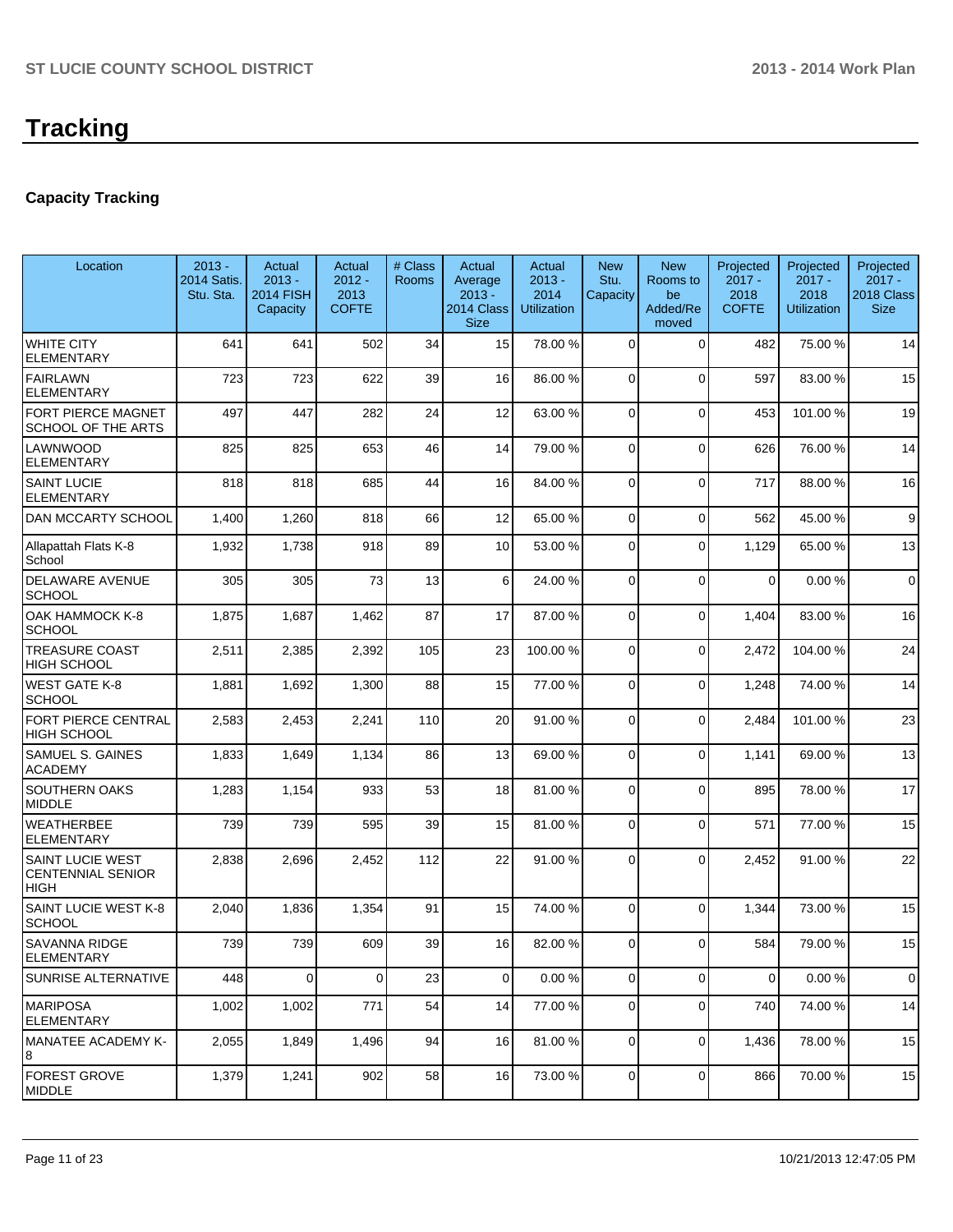|                                                                | 50,641       | 46,738         | 35,832   | 2,359       | 15              | 76.67%  | $\mathbf{0}$   | $\mathbf 0$    | 35,370         | 75.68%  | 15             |
|----------------------------------------------------------------|--------------|----------------|----------|-------------|-----------------|---------|----------------|----------------|----------------|---------|----------------|
| <b>FORT PIERCE</b><br><b>WESTWOOD SENIOR</b><br><b>HIGH</b>    | 2,105        | 1,999          | 1,042    | 89          | 12              | 52.00 % | $\Omega$       | $\Omega$       | 1,321          | 66.00 % | 15             |
| FORT PIERCE CENTRAL<br><b>SENIOR HIGH</b>                      | 338          | $\overline{0}$ | $\Omega$ | 14          | $\Omega$        | 0.00%   | $\Omega$       | $\Omega$       | $\Omega$       | 0.00%   | $\Omega$       |
| <b>LINCOLN PARK</b><br><b>ACADEMY</b>                          | 2,262        | 2,035          | 1,769    | 92          | 19              | 87.00 % | $\Omega$       | $\Omega$       | 1,698          | 83.00 % | 18             |
| <b>CHESTER A MOORE</b><br><b>ELEMENTARY SCHOOL</b>             | 805          | 805            | 589      | 44          | 13              | 73.00 % | $\Omega$       | $\mathbf 0$    | 648            | 80.00%  | 15             |
| <b>GARDEN CITY EARLY</b><br><b>LEARNING ACADEMY</b>            | 727          | 727            | 214      | 41          | 5 <sup>1</sup>  | 29.00 % | $\Omega$       | $\mathbf 0$    | $\mathbf 0$    | 0.00%   | $\overline{0}$ |
| <b>FRANCES K SWEET</b><br><b>ELEMENTARY</b>                    | 777          | 777            | 620      | 40          | 16              | 80.00%  | $\Omega$       | $\Omega$       | 595            | 77.00 % | 15             |
| <b>NORTHPORT K-8</b><br><b>SCHOOL</b>                          | 1,835        | 1,651          | 1,249    | 83          | 15              | 76.00 % | $\Omega$       | $\Omega$       | 1,146          | 69.00%  | 14             |
| <b>BAYSHORE</b><br><b>ELEMENTARY</b>                           | 891          | 891            | 748      | 47          | 16              | 84.00 % | $\overline{0}$ | $\mathbf 0$    | 718            | 81.00%  | 15             |
| <b>FLORESTA</b><br><b>ELEMENTARY</b>                           | 741          | 741            | 619      | 40          | 15              | 84.00 % | $\overline{0}$ | $\Omega$       | 594            | 80.00%  | 15             |
| <b>LAKEWOOD PARK</b><br><b>ELEMENTARY</b>                      | 1,051        | 1,051          | 652      | 55          | 12              | 62.00 % | $\Omega$       | $\overline{0}$ | 626            | 60.00%  | 11             |
| <b>MORNINGSIDE</b><br><b>ELEMENTARY</b>                        | 752          | 752            | 617      | 40          | 15              | 82.00 % | $\overline{0}$ | $\Omega$       | 592            | 79.00 % | 15             |
| PORT SAINT LUCIE<br><b>ELEMENTARY</b>                          | 328          | 0              | $\Omega$ | 16          | $\overline{0}$  | 0.00%   | 0              | $\Omega$       | $\mathbf 0$    | 0.00%   | $\pmb{0}$      |
| SOUTHPORT MIDDLE                                               | 1,328        | 1,195          | 887      | 56          | 16              | 74.00 % | $\Omega$       | $\Omega$       | 852            | 71.00 % | 15             |
| <b>DALE CASSENS</b><br><b>EDUCATIONAL</b><br><b>COMPLEX</b>    | 500          | 500            | 254      | 26          | 10 <sup>1</sup> | 51.00 % | $\Omega$       | $\Omega$       | 298            | 60.00 % | 11             |
| <b>PARKWAY</b><br><b>ELEMENTARY</b>                            | 775          | 775            | 578      | 41          | 14              | 75.00 % | $\Omega$       | $\overline{0}$ | 555            | 72.00 % | 14             |
| PORT SAINT LUCIE<br><b>SENIOR HIGH</b>                         | 2,372        | 2,253          | 1,720    | 98          | 18              | 76.00 % | $\Omega$       | $\Omega$       | 1,600          | 71.00%  | 16             |
| <b>VILLAGE GREEN</b><br><b>ENVIRONMENTAL</b><br><b>STUDIES</b> | 545          | 545            | 444      | 30          | 15              | 81.00 % | $\Omega$       | $\Omega$       | 426            | 78.00 % | 14             |
| <b>WINDMILL POINT</b><br><b>ELEMENTARY</b>                     | 1,272        | 1,272          | 868      | 65          | 13              | 68.00 % | $\mathbf{0}$   | $\Omega$       | 833            | 65.00 % | 13             |
| <b>RIVERS EDGE</b><br><b>ELEMENTARY</b>                        | 890          | 890            | 771      | 48          | 16              | 87.00 % | $\overline{0}$ | $\mathbf 0$    | 665            | 75.00 % | 14             |
| <b>AGRITECH FARM</b>                                           | $\mathbf{0}$ | 0              | $\Omega$ | $\mathbf 0$ | 0               | 0.00%   | 0              | $\mathbf 0$    | $\mathbf 0$    | 0.00%   | $\mathbf{0}$   |
| <b>PRESTON COURT</b><br><b>ANNEX</b>                           | $\mathbf 0$  | 0              | $\Omega$ | 0           | $\Omega$        | 0.00%   | $\Omega$       | $\Omega$       | $\overline{0}$ | 0.00%   | $\overline{0}$ |

The COFTE Projected Total (35,370) for 2017 - 2018 must match the Official Forecasted COFTE Total (35,370 ) for 2017 - 2018 before this section can be completed. In the event that the COFTE Projected Total does not match the Official forecasted COFTE, then the Balanced Projected COFTE Table should be used to balance COFTE.

| Projected COFTE for 2017 - 2018 |        | <b>Grade Level Type</b> | <b>Balanced Projected</b><br>COFTE for 2017 - 2018 |
|---------------------------------|--------|-------------------------|----------------------------------------------------|
| Elementary (PK-3)               | 11,011 |                         |                                                    |
| Middle (4-8)                    | 13.778 |                         |                                                    |
|                                 |        | Elementary (PK-3)       |                                                    |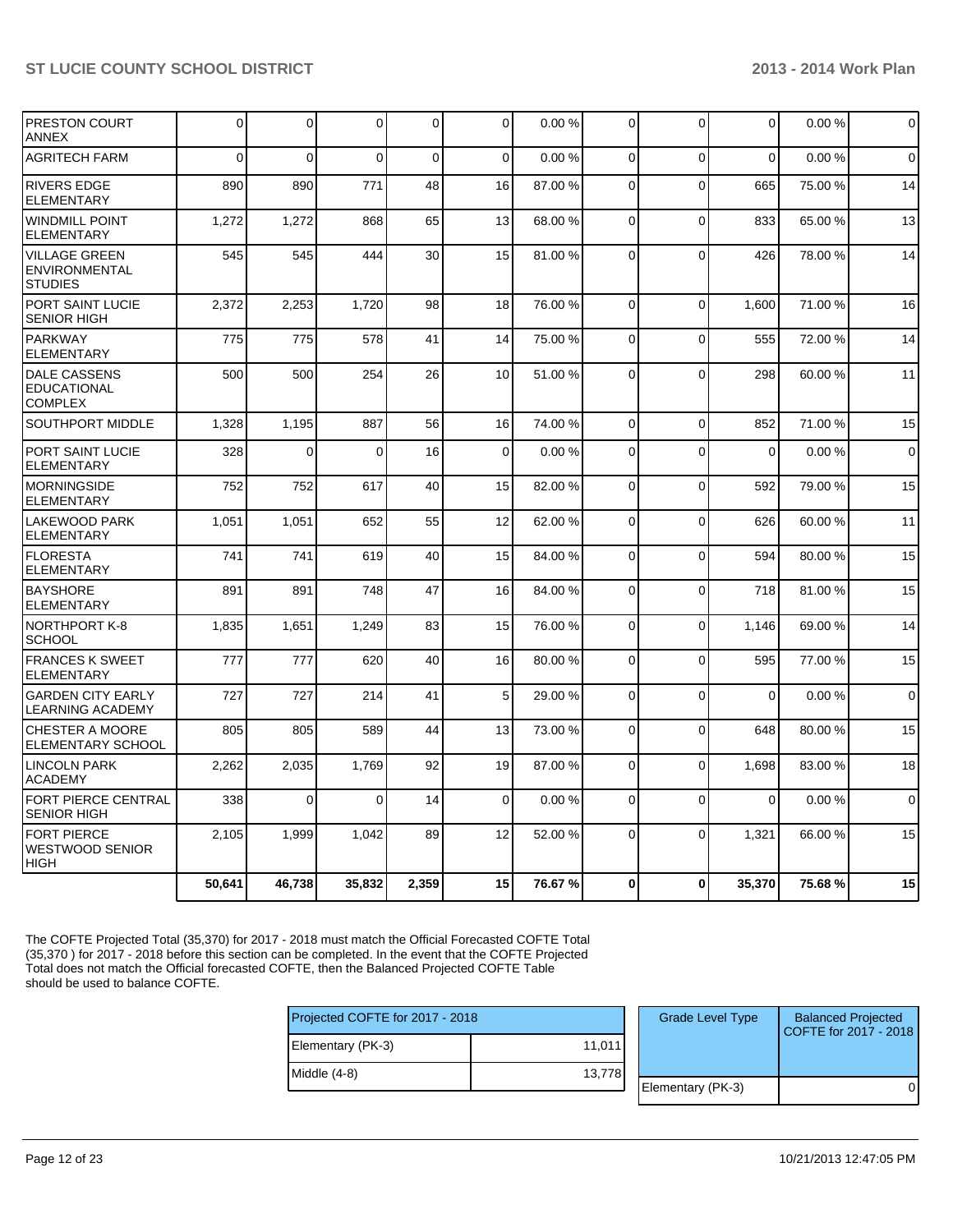| High (9-12) | 10,581 | Middle $(4-8)$ | 01     |
|-------------|--------|----------------|--------|
|             | 35,370 | High (9-12)    | 01     |
|             |        |                | 35,370 |

#### **Relocatable Replacement**

Number of relocatable classrooms clearly identified and scheduled for replacement in the school board adopted financially feasible 5-year district work program.

| ∟ocation                          | 2013<br>2014 | $2014 - 2015$ | $2015 - 2016$ | 2016 - 2017 | $-2018$<br>2017 | Year 5 Total |
|-----------------------------------|--------------|---------------|---------------|-------------|-----------------|--------------|
| Total Relocatable Replacements: I |              |               |               |             |                 |              |

#### **Charter Schools Tracking**

Information regarding the use of charter schools.

| Location-Type                               | # Relocatable<br>units or<br>permanent<br>classrooms | Owner         | Year Started or<br>Scheduled | Student<br><b>Stations</b> | <b>Students</b><br>Enrolled | Years in<br>Contract | <b>Total Charter</b><br><b>Students</b><br>projected for<br>2017 - 2018 |
|---------------------------------------------|------------------------------------------------------|---------------|------------------------------|----------------------------|-----------------------------|----------------------|-------------------------------------------------------------------------|
| Imagine Nau Charter                         |                                                      | 36 LEASE RENT | 2009                         | 743 l                      | 687                         |                      | 743                                                                     |
| Renaissance Charter School of<br>ISt. Lucie |                                                      | 70 LEASE RENT | 2009                         | .290                       | 1,220                       |                      | 1,290                                                                   |
| I Renaissance Tradition                     |                                                      | 75 LEASE RENT | 2013                         | .504                       | 775                         |                      | 1.504                                                                   |
| College Preparatory Academy                 |                                                      | 12 LEASE RENT | 2012                         | 300 <sup>1</sup>           | 225                         |                      | 300                                                                     |
|                                             | 193                                                  |               |                              | 3,837                      | 2,907                       |                      | 3,837                                                                   |

#### **Special Purpose Classrooms Tracking**

The number of classrooms that will be used for certain special purposes in the current year, by facility and type of classroom, that the district will, 1), not use for educational purposes, and 2), the co-teaching classrooms that are not open plan classrooms and will be used for educational purposes.

| School                            | School Type                          | # of Elementary<br>K-3 Classrooms I | # of Middle 4-8<br><b>Classrooms</b> | # of High $9-12$<br><b>Classrooms</b> | # of $ESE$<br><b>Classrooms</b> | # of Combo<br><b>Classrooms</b> | Total<br><b>Classrooms</b> |
|-----------------------------------|--------------------------------------|-------------------------------------|--------------------------------------|---------------------------------------|---------------------------------|---------------------------------|----------------------------|
| <b>IBAYSHORE ELEMENTARY</b>       | Educational                          |                                     |                                      |                                       |                                 |                                 | 3                          |
| <b>IWINDMILL POINT ELEMENTARY</b> | Educational                          |                                     |                                      |                                       |                                 |                                 |                            |
| IAGRITECH FARM                    | Educational                          |                                     |                                      |                                       |                                 |                                 | $\overline{2}$             |
| IOAK HAMMOCK K-8 SCHOOL           | Educational                          |                                     |                                      |                                       |                                 |                                 | 5                          |
|                                   | <b>Total Educational Classrooms:</b> | 10 I                                |                                      |                                       |                                 |                                 | 14                         |

| School                      | School Type                          | # of Elementary<br>K-3 Classrooms | # of Middle 4-8<br><b>Classrooms</b> | # of High $9-12$<br><b>Classrooms</b> | # of $ESE$<br><b>Classrooms</b> | # of Combo<br><b>Classrooms</b> | Total<br><b>Classrooms</b> |
|-----------------------------|--------------------------------------|-----------------------------------|--------------------------------------|---------------------------------------|---------------------------------|---------------------------------|----------------------------|
| <b>IBAYSHORE ELEMENTARY</b> | Co-Teaching                          |                                   |                                      |                                       |                                 |                                 | 3                          |
| OAK HAMMOCK K-8 SCHOOL      | Co-Teaching                          |                                   |                                      |                                       |                                 |                                 | 5                          |
| IWEST GATE K-8 SCHOOL       | Co-Teaching                          |                                   |                                      |                                       |                                 |                                 |                            |
|                             | <b>Total Co-Teaching Classrooms:</b> | 10                                |                                      |                                       |                                 |                                 | 12                         |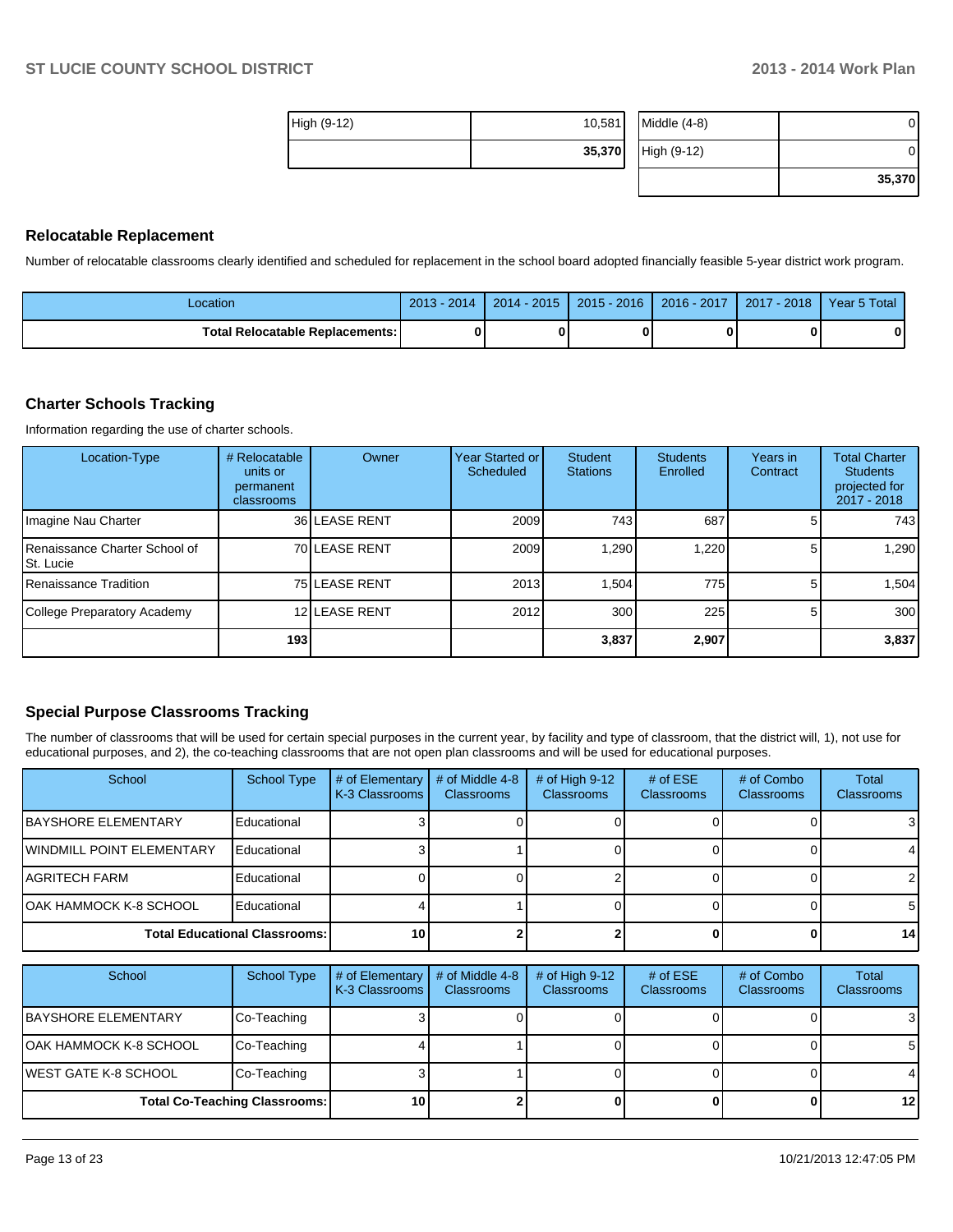#### **Infrastructure Tracking**

**Necessary offsite infrastructure requirements resulting from expansions or new schools. This section should include infrastructure information related to capacity project schedules and other project schedules (Section 4).**

None

**Proposed location of planned facilities, whether those locations are consistent with the comprehensive plans of all affected local governments, and recommendations for infrastructure and other improvements to land adjacent to existing facilities. Provisions of 1013.33(12), (13) and (14) and 1013.36 must be addressed for new facilities planned within the 1st three years of the plan (Section 5).**

Proposed K-8 and High School.

**Consistent with Comp Plan?** Yes

#### **Net New Classrooms**

The number of classrooms, by grade level and type of construction, that were added during the last fiscal year.

| List the net new classrooms added in the 2012 - 2013 fiscal year.                                                                                       |                               |                                   |                                |                        | Ivear.                                                                 |                            | List the net new classrooms to be added in the 2013 - 2014 fiscal |                        |
|---------------------------------------------------------------------------------------------------------------------------------------------------------|-------------------------------|-----------------------------------|--------------------------------|------------------------|------------------------------------------------------------------------|----------------------------|-------------------------------------------------------------------|------------------------|
| "Classrooms" is defined as capacity carrying classrooms that are added to increase<br>capacity to enable the district to meet the Class Size Amendment. |                               |                                   |                                |                        | Totals for fiscal year 2013 - 2014 should match totals in Section 15A. |                            |                                                                   |                        |
| Location                                                                                                                                                | $2012 - 2013 \#$<br>Permanent | $2012 - 2013$ #<br><b>Modular</b> | $2012 - 2013$ #<br>Relocatable | $2012 - 2013$<br>Total | $2013 - 2014$ #<br>Permanent                                           | $2013 - 2014$ #<br>Modular | $2013 - 2014$ #<br>Relocatable                                    | $2013 - 2014$<br>Total |
| Elementary (PK-3)                                                                                                                                       |                               |                                   |                                |                        |                                                                        |                            |                                                                   |                        |
| Middle (4-8)                                                                                                                                            |                               |                                   |                                |                        |                                                                        |                            |                                                                   |                        |
| High (9-12)                                                                                                                                             |                               |                                   |                                |                        |                                                                        |                            |                                                                   |                        |
|                                                                                                                                                         |                               |                                   |                                |                        |                                                                        |                            |                                                                   |                        |

#### **Relocatable Student Stations**

Number of students that will be educated in relocatable units, by school, in the current year, and the projected number of students for each of the years in the workplan.

| <b>Site</b>                           | $2013 - 2014$    | $2014 - 2015$ | $2015 - 2016$ | $2016 - 2017$ | $2017 - 2018$ | 5 Year Average |
|---------------------------------------|------------------|---------------|---------------|---------------|---------------|----------------|
| ISUNRISE ALTERNATIVE                  |                  |               |               |               |               | 0              |
| ITREASURE COAST HIGH SCHOOL           |                  |               |               |               |               | 0              |
| <b>IWHITE CITY ELEMENTARY</b>         | 184              | 184           | 184           | 184           | 184           | 184            |
| <b>IFAIRLAWN ELEMENTARY</b>           |                  |               |               |               |               | 0              |
| FORT PIERCE MAGNET SCHOOL OF THE ARTS |                  |               |               |               |               | $\mathbf 0$    |
| ILAWNWOOD ELEMENTARY                  | 18 <sup>1</sup>  | 18            | 18            | 18            | 18            | 18             |
| ILAKEWOOD PARK ELEMENTARY             | 108 <sup>l</sup> | 108           | 108           | 108           | 108           | 108            |
| ILINCOLN PARK ACADEMY                 |                  |               |               |               |               | $\mathbf 0$    |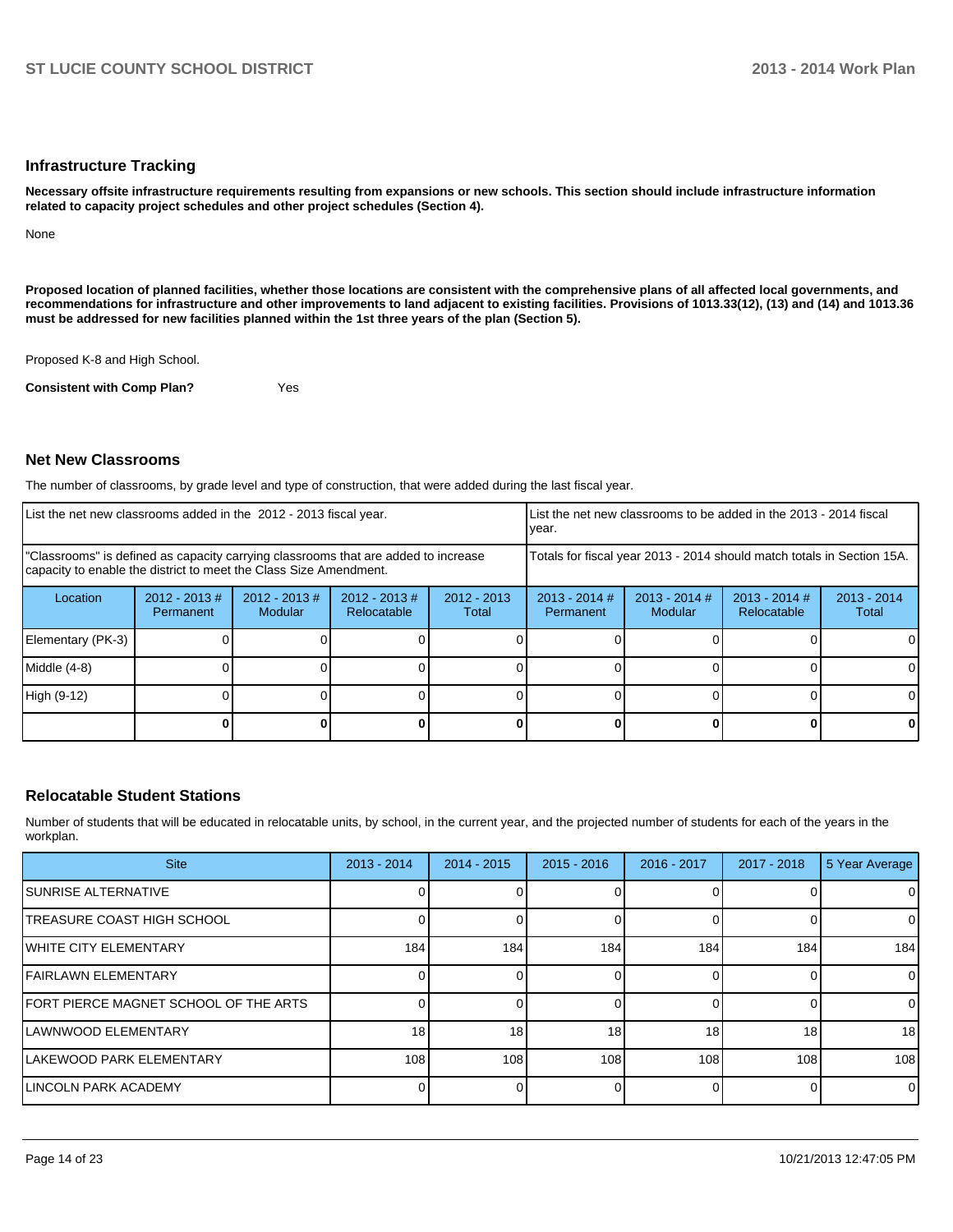| FORT PIERCE WESTWOOD SENIOR HIGH           | 317      | 100         | 100         | 100      | 100            | 143             |
|--------------------------------------------|----------|-------------|-------------|----------|----------------|-----------------|
| PORT SAINT LUCIE ELEMENTARY                | 108      | 108         | 108         | 108      | 108            | 108             |
| MORNINGSIDE ELEMENTARY                     | 191      | 191         | 191         | 191      | 191            | 191             |
| FORT PIERCE CENTRAL HIGH SCHOOL            | 0        | $\Omega$    | 0           | $\Omega$ | $\Omega$       | $\overline{0}$  |
| <b>SAMUEL S. GAINES ACADEMY</b>            | $\Omega$ | $\Omega$    | $\Omega$    | $\Omega$ | $\Omega$       | $\overline{0}$  |
| OAK HAMMOCK K-8 SCHOOL                     | $\Omega$ | $\Omega$    | $\Omega$    | $\Omega$ | $\Omega$       | $\overline{0}$  |
| <b>GARDEN CITY EARLY LEARNING ACADEMY</b>  | $\Omega$ | $\Omega$    | $\Omega$    | $\Omega$ | $\Omega$       | $\overline{0}$  |
| CHESTER A MOORE ELEMENTARY SCHOOL          | $\Omega$ | $\Omega$    | $\Omega$    | $\Omega$ | $\Omega$       | $\overline{0}$  |
| SAINT LUCIE WEST CENTENNIAL SENIOR HIGH    | 19       | 19          | 19          | 19       | 19             | 19              |
| SAINT LUCIE WEST K-8 SCHOOL                | $\Omega$ | 0           | $\Omega$    | $\Omega$ | $\Omega$       | $\overline{0}$  |
| <b>SAVANNA RIDGE ELEMENTARY</b>            | $\Omega$ | $\Omega$    | $\Omega$    | $\Omega$ | $\Omega$       | $\overline{0}$  |
| DELAWARE AVENUE SCHOOL                     | 89       | 88          | 88          | 88       | 88             | 88              |
| WEST GATE K-8 SCHOOL                       | $\Omega$ | $\Omega$    | 0           | $\Omega$ | $\Omega$       | $\overline{0}$  |
| <b>RIVERS EDGE ELEMENTARY</b>              | 162      | 162         | 162         | 162      | 162            | 162             |
| <b>SOUTHERN OAKS MIDDLE</b>                | 135      | 132         | 132         | 132      | 132            | 133             |
| WEATHERBEE ELEMENTARY                      | $\Omega$ | 0           | 0           | $\Omega$ | $\Omega$       | $\overline{0}$  |
| MARIPOSA ELEMENTARY                        | $\Omega$ | $\Omega$    | $\Omega$    | $\Omega$ | $\Omega$       | $\Omega$        |
| MANATEE ACADEMY K-8                        | $\Omega$ | $\Omega$    | $\Omega$    | $\Omega$ | $\Omega$       | $\Omega$        |
| <b>FOREST GROVE MIDDLE</b>                 | 308      | 232         | 232         | 232      | 232            | 247             |
| WINDMILL POINT ELEMENTARY                  | $\Omega$ | $\Omega$    | $\Omega$    | $\Omega$ | $\Omega$       | $\overline{0}$  |
| <b>VILLAGE GREEN ENVIRONMENTAL STUDIES</b> | 22       | 22          | 22          | 22       | 22             | 22              |
| PORT SAINT LUCIE SENIOR HIGH               | $\Omega$ | 0           | $\Omega$    | $\Omega$ | $\Omega$       | $\overline{0}$  |
| <b>PARKWAY ELEMENTARY</b>                  | 22       | $\Omega$    | $\Omega$    | $\Omega$ | $\Omega$       | $\overline{4}$  |
| DALE CASSENS EDUCATIONAL COMPLEX           | 97       | 88          | 88          | 88       | 88             | 90 <sub>1</sub> |
| <b>SOUTHPORT MIDDLE</b>                    | 220      | 220         | 220         | 220      | 220            | 220             |
| SAINT LUCIE ELEMENTARY                     | 62       | 62          | 62          | 62       | 62             | 62              |
| <b>DAN MCCARTY SCHOOL</b>                  | $\Omega$ | 0           | $\Omega$    | $\Omega$ | $\overline{0}$ | $\overline{0}$  |
| <b>FRANCES K SWEET ELEMENTARY</b>          | $\Omega$ | $\Omega$    | $\Omega$    | $\Omega$ | $\Omega$       | $\overline{0}$  |
| <b>FLORESTA ELEMENTARY</b>                 | 166      | 166         | 166         | 166      | 166            | 166             |
| <b>BAYSHORE ELEMENTARY</b>                 | $\Omega$ | 0           | $\mathbf 0$ | $\Omega$ | 0              | $\overline{0}$  |
| NORTHPORT K-8 SCHOOL                       | 22       | 22          | 22          | 22       | 22             | 22              |
| <b>PRESTON COURT ANNEX</b>                 | $\Omega$ | $\mathbf 0$ | 0           | $\Omega$ | $\mathbf 0$    | $\overline{0}$  |
| <b>AGRITECH FARM</b>                       | $\Omega$ | 0           | $\Omega$    | $\Omega$ | $\overline{0}$ | $\overline{0}$  |
| Allapattah Flats K-8 School                | $\Omega$ | 0           | 0           | $\Omega$ | 0              | $\overline{0}$  |
| FORT PIERCE CENTRAL SENIOR HIGH            | 338      | 75          | 75          | 75       | 75             | 128             |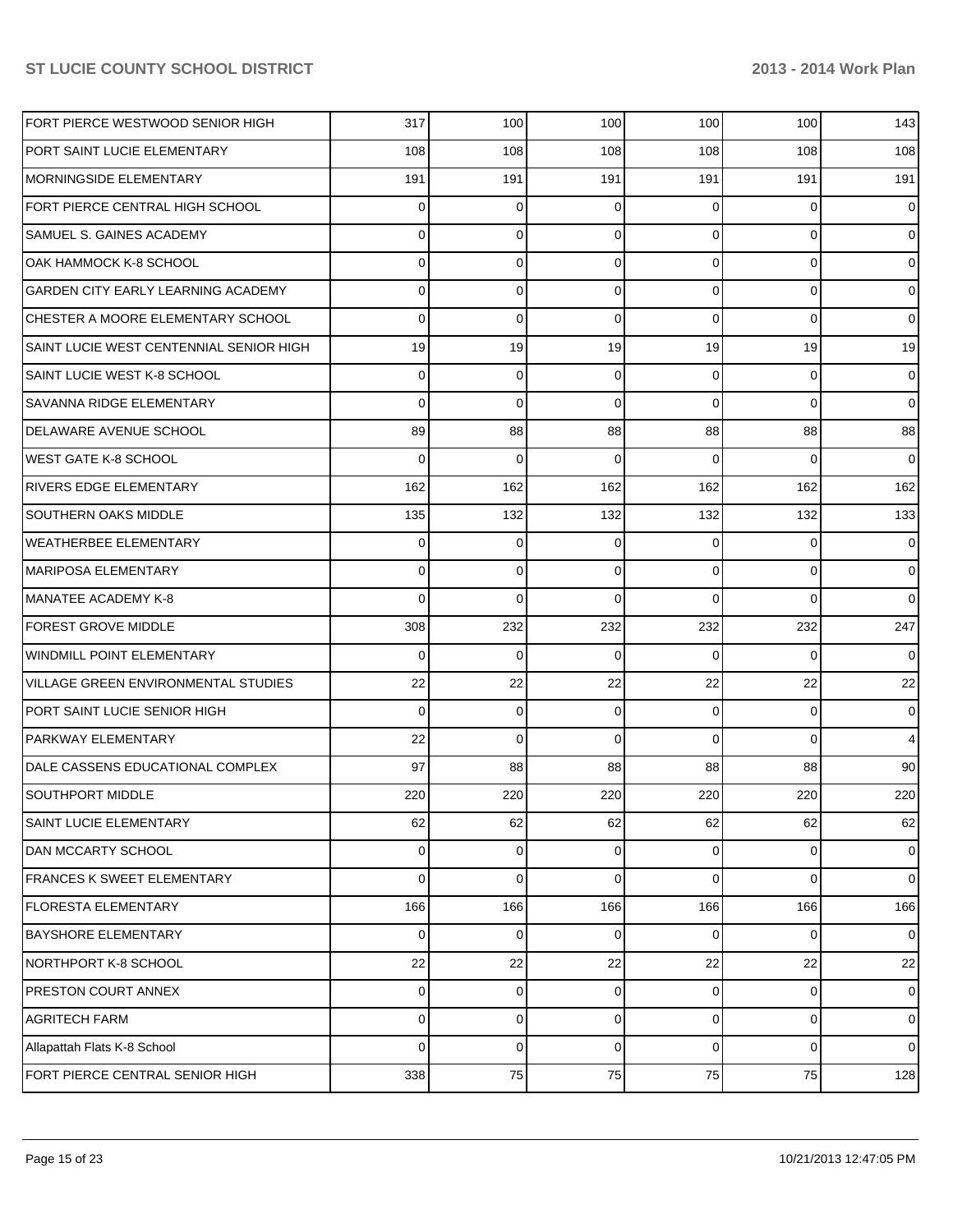| Totals for ST LUCIE COUNTY SCHOOL DISTRICT        |        |        |        |        |         |        |
|---------------------------------------------------|--------|--------|--------|--------|---------|--------|
| Total students in relocatables by year.           | 2,588  | 1,997  | 1,997  | 1,997  | 1.997 l | 2.115  |
| Total number of COFTE students projected by year. | 35,626 | 35,395 | 35,235 | 35.240 | 35,370  | 35.373 |
| Percent in relocatables by year.                  | 7 % l  | 6%     | 6%     | 6 % l  | 6 % l   | 6 %    |

# **Leased Facilities Tracking**

Exising leased facilities and plans for the acquisition of leased facilities, including the number of classrooms and student stations, as reported in the educational plant survey, that are planned in that location at the end of the five year workplan.

| Location                              | # of Leased<br>Classrooms 2013 -<br>2014 | <b>FISH Student</b><br><b>Stations</b> | Owner                                  | # of Leased<br>Classrooms 2017 -<br>2018 | <b>FISH Student</b><br><b>Stations</b> |
|---------------------------------------|------------------------------------------|----------------------------------------|----------------------------------------|------------------------------------------|----------------------------------------|
| WHITE CITY ELEMENTARY                 | $\Omega$                                 | $\Omega$                               |                                        | $\mathbf 0$                              |                                        |
| <b>FAIRLAWN ELEMENTARY</b>            | $\Omega$                                 | $\Omega$                               |                                        | $\Omega$                                 |                                        |
| FORT PIERCE MAGNET SCHOOL OF THE ARTS | $\Omega$                                 | $\Omega$                               |                                        | $\mathbf 0$                              |                                        |
| LAWNWOOD ELEMENTARY                   | 0                                        | 0                                      |                                        | $\mathbf 0$                              |                                        |
| SAINT LUCIE ELEMENTARY                | $\overline{0}$                           | $\overline{0}$                         |                                        | $\mathbf 0$                              |                                        |
| <b>DAN MCCARTY SCHOOL</b>             | 0                                        | $\mathbf 0$                            |                                        | $\mathbf 0$                              |                                        |
| <b>FRANCES K SWEET ELEMENTARY</b>     | $\overline{0}$                           | 0                                      |                                        | $\mathbf 0$                              |                                        |
| GARDEN CITY EARLY LEARNING ACADEMY    | 0                                        | 0                                      |                                        | $\mathbf 0$                              |                                        |
| CHESTER A MOORE ELEMENTARY SCHOOL     | $\overline{0}$                           | $\Omega$                               |                                        | $\mathbf 0$                              |                                        |
| <b>LINCOLN PARK ACADEMY</b>           | $\Omega$                                 | 963                                    |                                        | 0                                        |                                        |
| FORT PIERCE WESTWOOD SENIOR HIGH      | $\Omega$                                 | $\Omega$                               |                                        | $\mathbf 0$                              |                                        |
| LAKEWOOD PARK ELEMENTARY              | 5                                        |                                        | 90 School Board of<br>St. Lucie County | $\mathbf 0$                              |                                        |
| <b>FLORESTA ELEMENTARY</b>            | $\overline{0}$                           | 0                                      |                                        | $\mathbf 0$                              |                                        |
| <b>BAYSHORE ELEMENTARY</b>            | $\Omega$                                 | $\Omega$                               |                                        | $\Omega$                                 |                                        |
| NORTHPORT K-8 SCHOOL                  | $\overline{0}$                           | $\Omega$                               |                                        | $\Omega$                                 |                                        |
| WINDMILL POINT ELEMENTARY             | $\Omega$                                 | $\Omega$                               |                                        | $\Omega$                                 |                                        |
| VILLAGE GREEN ENVIRONMENTAL STUDIES   | $\Omega$                                 | $\Omega$                               |                                        | $\mathbf 0$                              |                                        |
| PORT SAINT LUCIE SENIOR HIGH          | $\Omega$                                 | $\overline{0}$                         |                                        | $\Omega$                                 |                                        |
| <b>PARKWAY ELEMENTARY</b>             | $\Omega$                                 | $\Omega$                               |                                        | $\mathbf 0$                              |                                        |
| DALE CASSENS EDUCATIONAL COMPLEX      | $\Omega$                                 | $\Omega$                               |                                        | $\mathbf 0$                              |                                        |
| SOUTHPORT MIDDLE                      | $\overline{0}$                           | $\Omega$                               |                                        | $\mathbf 0$                              |                                        |
| <b>MARIPOSA ELEMENTARY</b>            | $\overline{0}$                           | $\overline{0}$                         |                                        | $\Omega$                                 |                                        |
| MANATEE ACADEMY K-8                   | $\overline{0}$                           | $\Omega$                               |                                        | $\mathbf 0$                              |                                        |
| <b>FOREST GROVE MIDDLE</b>            | $\overline{0}$                           | $\Omega$                               |                                        | $\Omega$                                 |                                        |
| PRESTON COURT ANNEX                   |                                          | U                                      |                                        | ŋ                                        |                                        |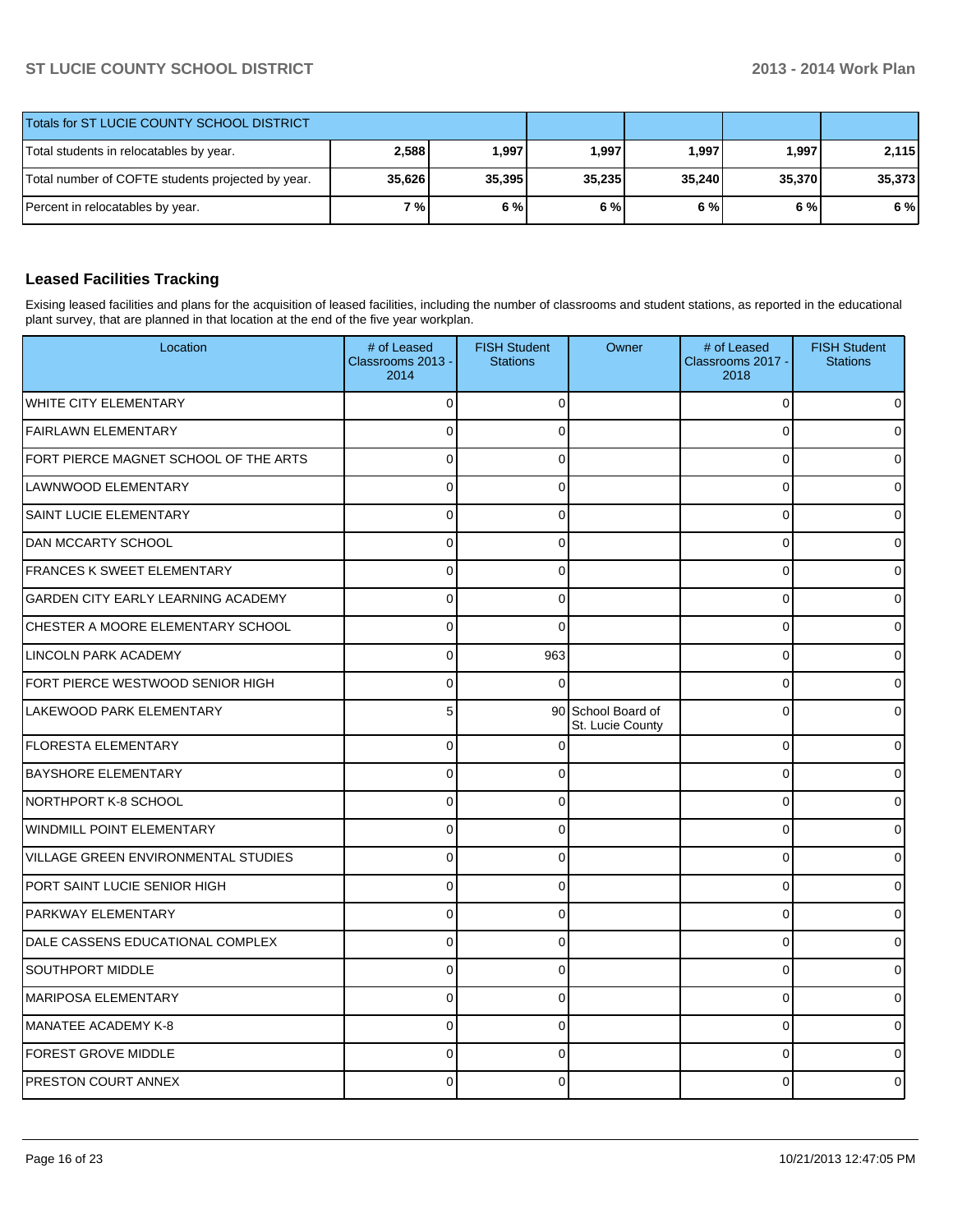| <b>AGRITECH FARM</b>                    |          |       |   | 0              |
|-----------------------------------------|----------|-------|---|----------------|
| <b>RIVERS EDGE ELEMENTARY</b>           |          |       |   | 01             |
| <b>ISOUTHERN OAKS MIDDLE</b>            |          |       |   | 0              |
| <b>WEATHERBEE ELEMENTARY</b>            | ŋ        |       | C | $\overline{0}$ |
| SAINT LUCIE WEST CENTENNIAL SENIOR HIGH | 0        |       | C | $\overline{0}$ |
| SAINT LUCIE WEST K-8 SCHOOL             | U        |       | C | $\overline{0}$ |
| ISAVANNA RIDGE ELEMENTARY               |          |       | C | $\overline{0}$ |
| <b>SUNRISE ALTERNATIVE</b>              | ŋ        |       | C | $\overline{0}$ |
| DELAWARE AVENUE SCHOOL                  | ŋ        |       | C | 0              |
| OAK HAMMOCK K-8 SCHOOL                  | 0        |       |   | 0              |
| <b>TREASURE COAST HIGH SCHOOL</b>       | U        |       |   | $\Omega$       |
| <b>IWEST GATE K-8 SCHOOL</b>            | 0        |       |   | $\Omega$       |
| FORT PIERCE CENTRAL HIGH SCHOOL         | ŋ        |       |   | 0              |
| SAMUEL S. GAINES ACADEMY                |          |       |   | 0              |
| Allapattah Flats K-8 School             |          |       |   | 0              |
| PORT SAINT LUCIE ELEMENTARY             | O        |       | ∩ | ΩI             |
| MORNINGSIDE ELEMENTARY                  | $\Omega$ |       | C | ΩI             |
| FORT PIERCE CENTRAL SENIOR HIGH         | $\Omega$ |       | ∩ | ΩI             |
|                                         |          | 1,053 |   | 0              |

#### **Failed Standard Relocatable Tracking**

Relocatable units currently reported by school, from FISH, and the number of relocatable units identified as 'Failed Standards'.

Nothing reported for this section.

# **Planning**

#### **Class Size Reduction Planning**

**Plans approved by the school board that reduce the need for permanent student stations such as acceptable school capacity levels, redistricting, busing, year-round schools, charter schools, magnet schools, public-private partnerships, multitrack scheduling, grade level organization, block scheduling, or other alternatives.**

The St. Lucie County School District has a choice plan that allows us to use all schools in an attendance zone to the maximum program potential. A typical attendance zone may have five to eight schools of a particular grade level to allow parents to choose from the school. The students are assigned based upon available capacity. This allows us to use all the capacity before constructing new schools. The District also has a magnet school program that allows us fully utilizes the capacity at the intercity schools.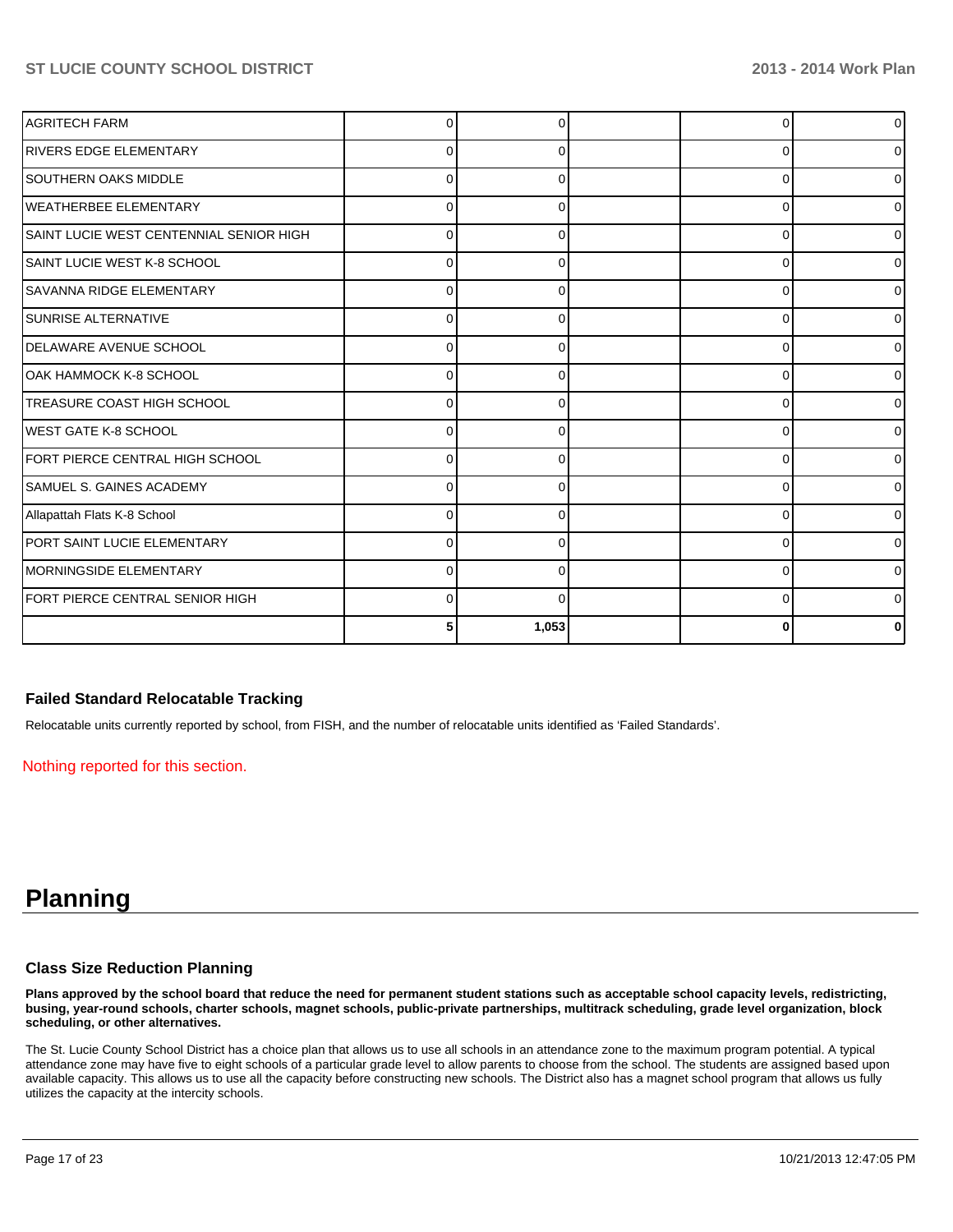#### **School Closure Planning**

**Plans for the closure of any school, including plans for disposition of the facility or usage of facility space, and anticipated revenues.**

Garden City Learning Center will be closed and students will be reassigned to other choice schools within the zone. No anticipated capacity impacts as a result of the closing.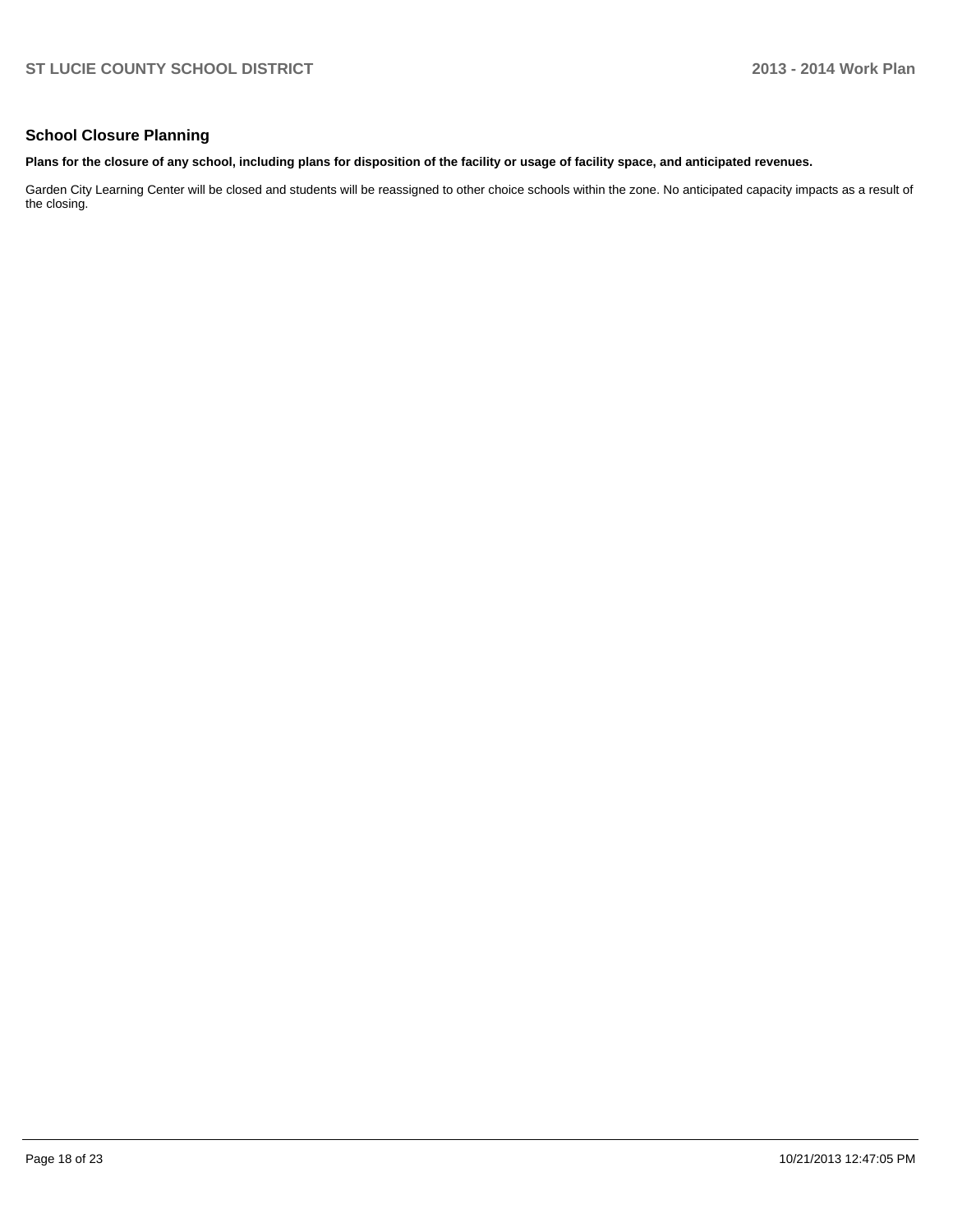# Five Year Survey - Ten Year Capacity ST LUCIE COUNTY SCHOOL DISTRICT

### **10/21/2013**

**Schedule of capital outlay projects projected to ensure the availability of satisfactory student stations for the projected student enrollment in K - 12 programs for the future 5 years beyond the 5-year district facilities work program.**

| Project             | Location, Community, Quadrant or other general<br>location | <b>Projected Cost</b> |
|---------------------|------------------------------------------------------------|-----------------------|
| New High School AAA | SW Port St. Lucie                                          | \$130,828,680         |
| New K8 BB           | <b>SW Port St. Lucie</b>                                   | \$62,218,463          |
| New K8 CC           | SW Port St. Lucie                                          | \$65,329,386          |
|                     |                                                            | \$258,376,529         |

# Five Year Survey - Ten Year Infrastructure

ST LUCIE COUNTY SCHOOL DISTRICT

## **10/21/2013**

**Proposed Location of Planned New, Remodeled, or New Additions to Facilities in 6 thru 10 out years (Section 28).**

Growth in western Port St. Lucie is expected to continue to grow at a more moderate rate in the short term. Seven developments of Regional Impact (DRI) are approved and are in their early stages of marketing and infrastructure development. One new high and 3 K-8 schools are planned to meet the growth needs. Current plans are the following locations:

- High School BBB SW Port St. Lucie.
- K-8 BB- SW Port St. Lucie.
- K-8 CC- SW Port St. Lucie.

**Plans for closure of any school, including plans for disposition of the facility or usage of facility space, and anticipated revenues in the 6 thru 10 out years (Section 29).**

None.

-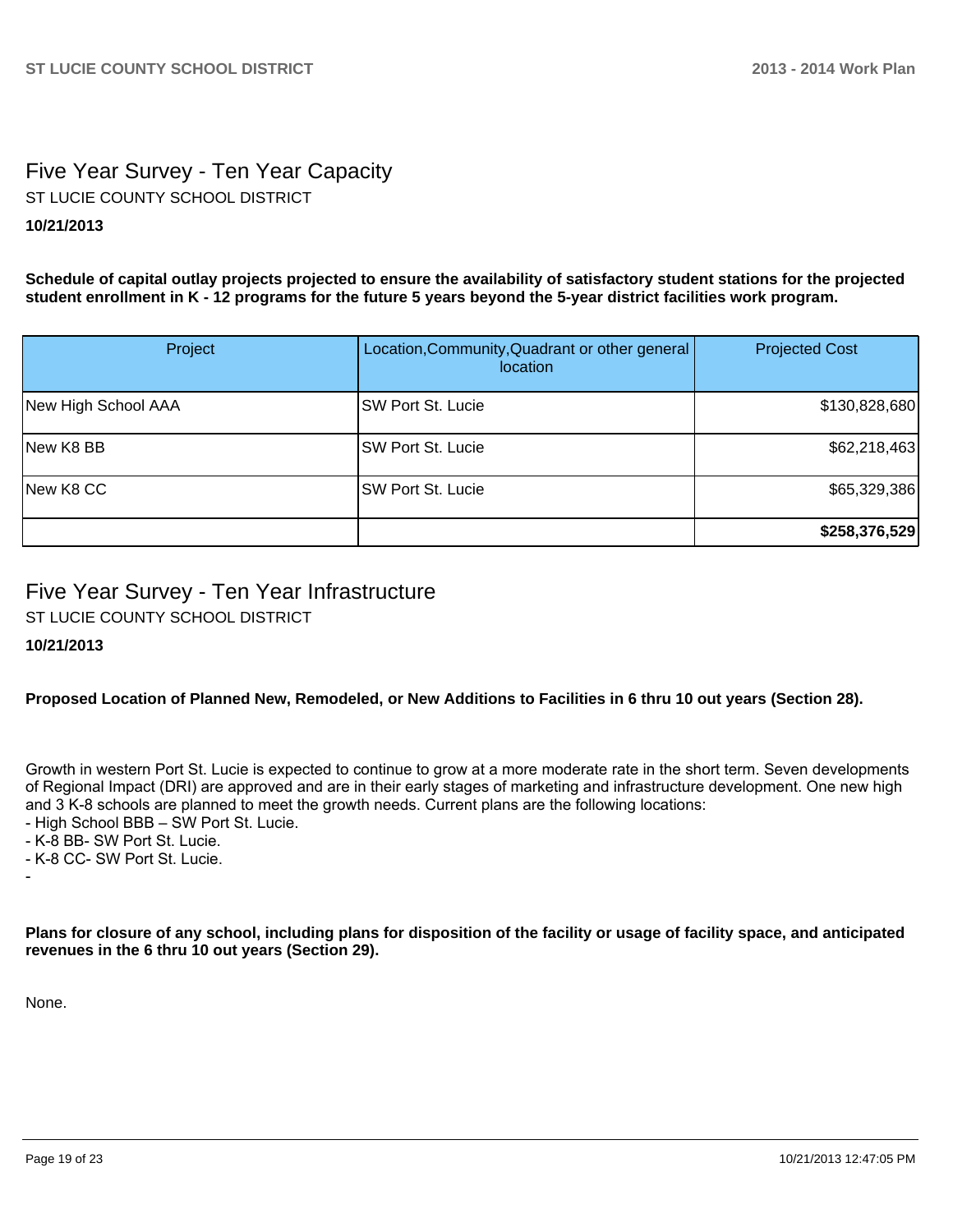# Five Year Survey - Ten Year Maintenance **10/21/2013** ST LUCIE COUNTY SCHOOL DISTRICT

**District projects and locations regarding the projected need for major renovation, repair, and maintenance projects within the district in years 6 - 10 beyond the projects plans detailed in the five years covered by the work plan.**

| Project                           | <b>Projected Cost</b> |
|-----------------------------------|-----------------------|
| Project description not specified | \$0                   |
|                                   | \$0                   |

# Five Year Survey - Ten Year Utilization ST LUCIE COUNTY SCHOOL DISTRICT

## **10/21/2013**

**Schedule of planned capital outlay projects identifying the standard grade groupings, capacities, and planned utilization rates of future educational facilities of the district for both permanent and relocatable facilities.**

| <b>Grade Level</b><br>Projections | <b>FISH Student</b><br><b>Stations</b> | <b>Actual FISH</b><br>Capacity | Actual<br><b>COFTE</b> | Actual<br><b>Utilization</b> | Actual new<br><b>Student</b><br>Capacity to be<br>added/remove | Projected<br><b>COFTE</b> | Projected<br><b>Utilization</b> |
|-----------------------------------|----------------------------------------|--------------------------------|------------------------|------------------------------|----------------------------------------------------------------|---------------------------|---------------------------------|
| Elementary -<br>District Totals   | 17,239                                 | 17,239                         | 12,472.70              | 72.35 %                      | 3,021                                                          | 27,209                    | 134.30 %                        |
| Middle - District<br>Totals       | 3,671                                  | 3,303                          | 2,653.50               | 80.34 %                      | 1,740                                                          | 12,087                    | 239.68%                         |
| High - District<br>Totals         | 30,447                                 | 28,029                         | 22,176.74              | 79.12 %                      | 3,735                                                          | 9,075                     | 28.57 %                         |
| Other - ESE, etc                  | 1,146                                  | 652                            | 273.41                 | 41.93 %                      | 100                                                            | 1,146                     | 152.39 %                        |
|                                   | 52,503                                 | 49,223                         | 37,576.35              | 76.34 %                      | 8,596                                                          | 49,517                    | 85.64 %                         |

**Combination schools are included with the middle schools for student stations, capacity, COFTE and utilization purposes because these facilities all have a 90% utilization factor. Use this space to explain or define the grade groupings for combination schools.**

No comments to report.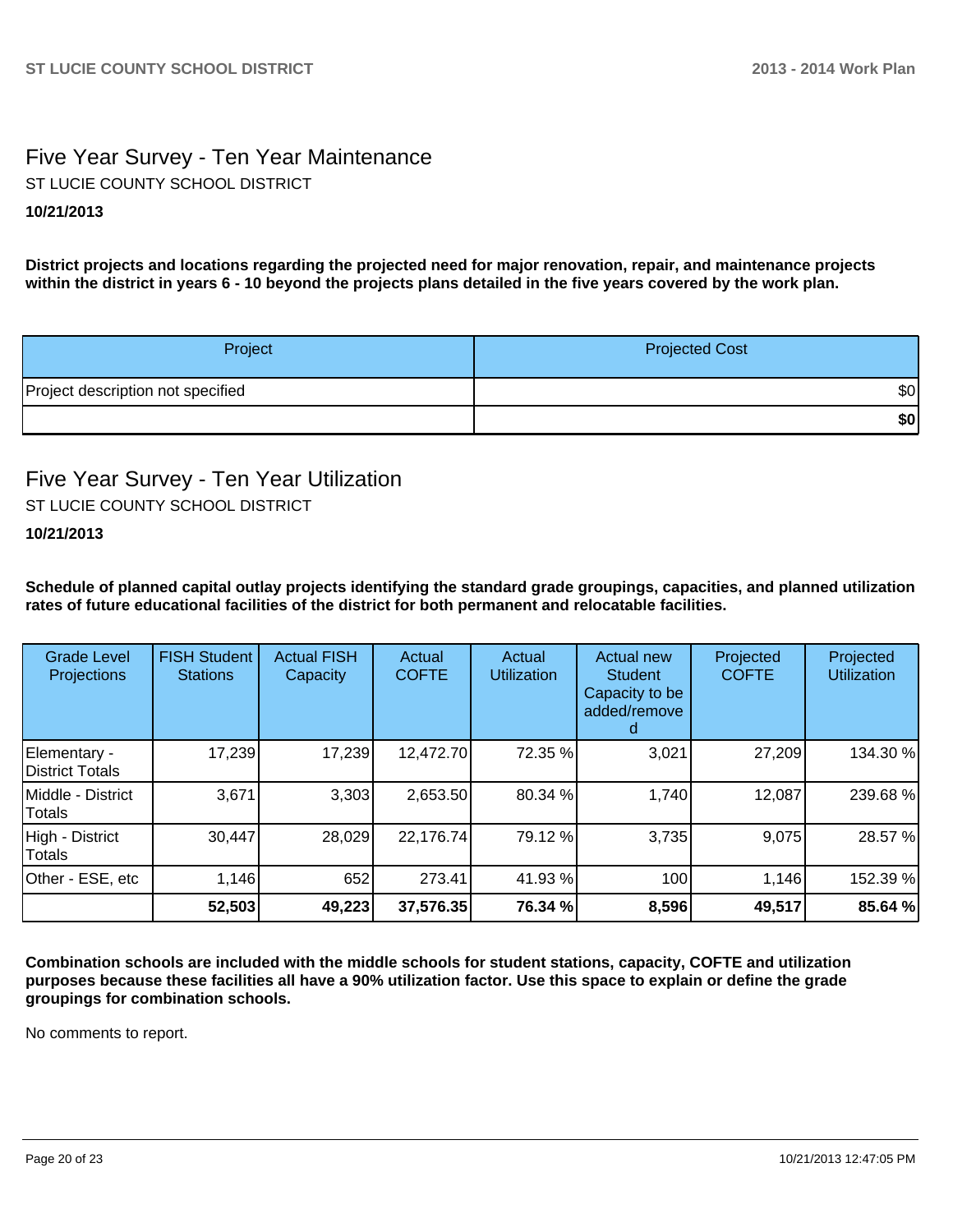# Five Year Survey - Twenty Year Capacity **10/21/2013** ST LUCIE COUNTY SCHOOL DISTRICT

**Schedule of capital outlay projects projected to ensure the availability of satisfactory student stations for the projected student enrollment in K - 12 programs for the future 11 - 20 years beyond the 5-year district facilities work program.**

| Project                         | Location, Community, Quadrant or other<br>general location | <b>Projected Cost</b> |
|---------------------------------|------------------------------------------------------------|-----------------------|
| New HS BBB                      | <b>SW Port St Lucie</b>                                    | \$159,023,078         |
| New K8 DD                       | <b>SW Port St Lucie</b>                                    | \$75,626,931          |
| New K8 EE                       | <b>SW Port St Lucie</b>                                    | \$83,378,691          |
| New K8 FF                       | TBD                                                        | \$91,325,007          |
| New K8 GG                       | <b>SW Port St Lucie</b>                                    | \$96,521,257          |
| New K8 HH                       | TBD                                                        | \$101,347,320         |
| New K8 II                       | TBD                                                        | \$106,414,686         |
| <b>Bus/Maintenance Compound</b> | TBD                                                        | \$7,988,921           |
| <b>Support Facility</b>         | TBD                                                        | \$8,966,351           |
|                                 |                                                            | \$730,592,242         |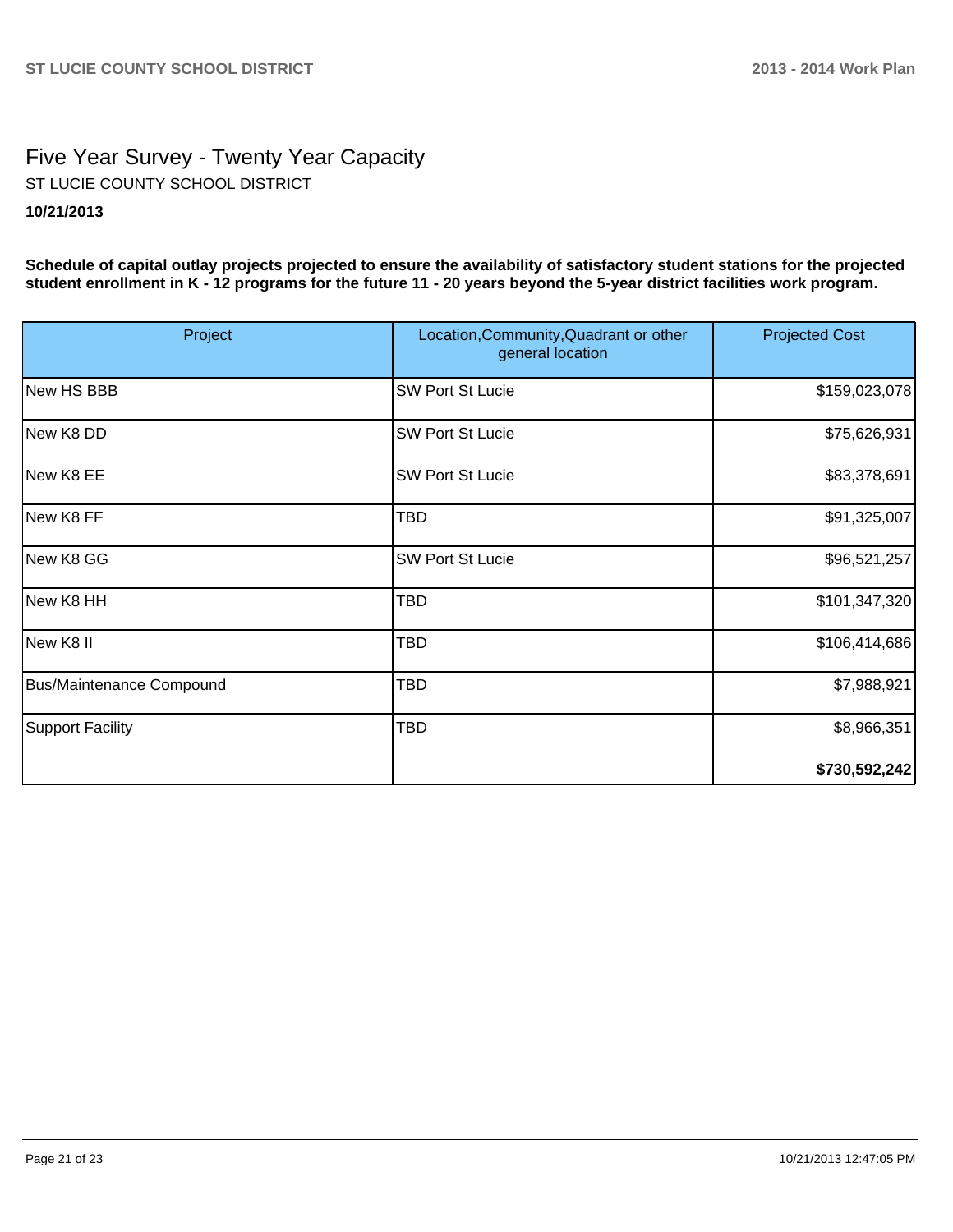# Five Year Survey - Twenty Year Infrastructure ST LUCIE COUNTY SCHOOL DISTRICT

**10/21/2013**

### **Proposed Location of Planned New, Remodeled, or New Additions to Facilities in the 11 through 20 out years (Section 28).**

In years 10-20 growth in western Port St. Lucie is expected to continue growth at a moderate rate. Eastern Port St. Lucie and northern St. Lucie County will see more growth than in the previous years. The SW Port Lucie developments of Regional Impacts (DRI) will continue to add growth and get close to build out. Proposed Northern St. Lucie County DRI's are anticipated to be underway with infrastructure and home sales. This will start to increase the growth rates in northern part of the county.

One new high, six K-8 schools are planned to meet the student growth needs. Other ancillary facilities will be needed to support student arowth.

Current plans are the following locations:

- 1 High School Western St. Lucie
- 5 K-8 in western Port St. Lucie.
- 1 K-8 in northern St. Lucie County
- 1 K-8 in eastern SW Port St. Lucie.
- 1 High school.
- 2 Elementary TBD.
- Bus/Maintenance Compound- TBD.
- Support Facility TBD.

**Plans for closure of any school, including plans for disposition of the facility or usage of facility space, and anticipated revenues in the 11 through 20 out years (Section 29).**

None

Five Year Survey - Twenty Year Maintenance ST LUCIE COUNTY SCHOOL DISTRICT

**10/21/2013**

**District projects and locations regarding the projected need for major renovation, repair, and maintenance projects within the district in years 11 - 20 beyond the projects plans detailed in the five years covered by the work plan.**

| Project                           | <b>Projected Cost</b> |
|-----------------------------------|-----------------------|
| lAnnual School Maintenance        | \$50,000,000          |
| Annual School Renovations/Remodel | \$180,000,000         |
|                                   | \$230,000,000         |